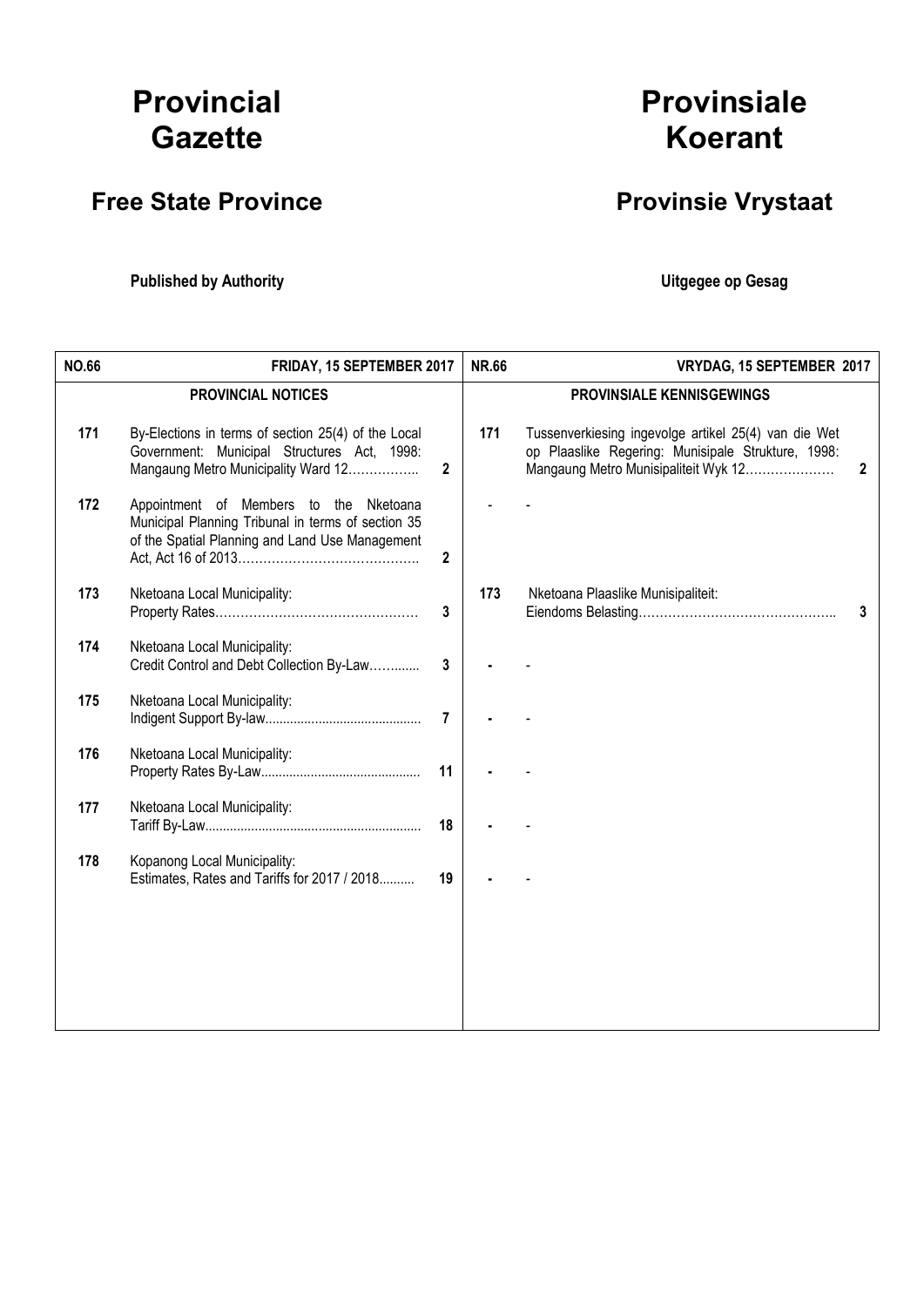| [PROVINCIAL NOTICE NO. 171 OF 2017]                                                                                                                                                                                                                                                                                                                                                                                                             | [PROVINSIALE KENNISGEWING NR. 171 VAN 2017]                                                                                                                                                                                                                                                                                                                                                                                                                     |
|-------------------------------------------------------------------------------------------------------------------------------------------------------------------------------------------------------------------------------------------------------------------------------------------------------------------------------------------------------------------------------------------------------------------------------------------------|-----------------------------------------------------------------------------------------------------------------------------------------------------------------------------------------------------------------------------------------------------------------------------------------------------------------------------------------------------------------------------------------------------------------------------------------------------------------|
| BY-ELECTIONS IN TERMS OF SECTION 25(4) OF THE LOCAL<br>MUNICIPAL<br><b>STRUCTURES</b><br><b>GOVERNMENT:</b><br>ACT.<br>1998:<br><b>MANGAUNG METRO MUNICIPALITY WARD 12</b>                                                                                                                                                                                                                                                                      | TUSSENVERKIESING INGEVOLGE ARTIKEL 25(4) VAN DIE WET<br>OP PLAASLIKE REGERING: MUNISIPALE STRUKTURE, 1998:<br><b>MANGAUNG METRO MUNISIPALITEIT WYK 12</b>                                                                                                                                                                                                                                                                                                       |
| Under the powers vested in me by section 25(4) of the Local Municipal<br>Structures Act, 1998 (Act No 117 of 1998), I, S.H. Ntombela, Member<br>of the Executive Council responsible for Local Government in the Free<br>State Province and after consultation with the Electoral Commission,<br>hereby call a by-election and set 18 October 2017 as the date for the<br>by-election to be held in Ward 12 of the Mangaung Metro Municipality. | Kragtens die bevoegdheid my verleen by artikel 25(4) van die Wet op<br>Plaaslike Regering: Munisipale Strukture, 1998 (Wet No. 117 van<br>1998), skryf ek S.H. Ntombela, Lid van die Plaaslike Regering in die<br>Vrystaat Provinsie 'n tussenverkiesing uit en bepaal ek, na oorleg met<br>die Verkiesingkommissie, 18 Oktober 2017 as die dag en datum<br>waarop die tussenverkiesing in Wyk 12 van die Metro Munisipaliteit van<br>Mangaung gehou moet word. |

# [PROVINCIAL NOTICE NO. 172 OF 2017]

### APPOINTMENT OF MEMBERS TO THE NKETOANA MUNICIPAL PLANNING TRIBUNAL IN TERMS OF SECTION 35 OF THE SPATIAL PLANNING AND LAND USE MANAGEMENT ACT, ACT 16 OF 2013

I hereby appoint the following persons as members of the Nketoana Municipal Planning Tribunal in terms of Section 35 of the Spatial Planning and Land Use Management Act.

#### MUNICIPAL MEMBERS

| Mr. Andile Motaung     |  |
|------------------------|--|
| Ms. Morakane Moletsane |  |
| Mr. Bongani Maputuma   |  |

# EXTERNAL MEMBERS

| Advocate Molemane Thebe            |
|------------------------------------|
| <b>Gysbert Joubert Engelbrecht</b> |
| Rose Mdubeki                       |
| David Mngcolwani                   |

The commencement date of the Nketoana Municipal Planning Tribunal will be the 30 September 2017. The *domicilium citandi et executandi* for the purpose of accepting land development applications, legal proceedings and giving or sending notices are the following addresses: Physical Address:

--------------------------------------------------------------------------------------------------------------------------------------------------------

Cnr Church & Voortrekker Street Reitz 9810

Postal Address: P O Box 26 Reitz 9810

MUNICIPAL MANAGER NKETOANA LOCAL MUNICIPALITY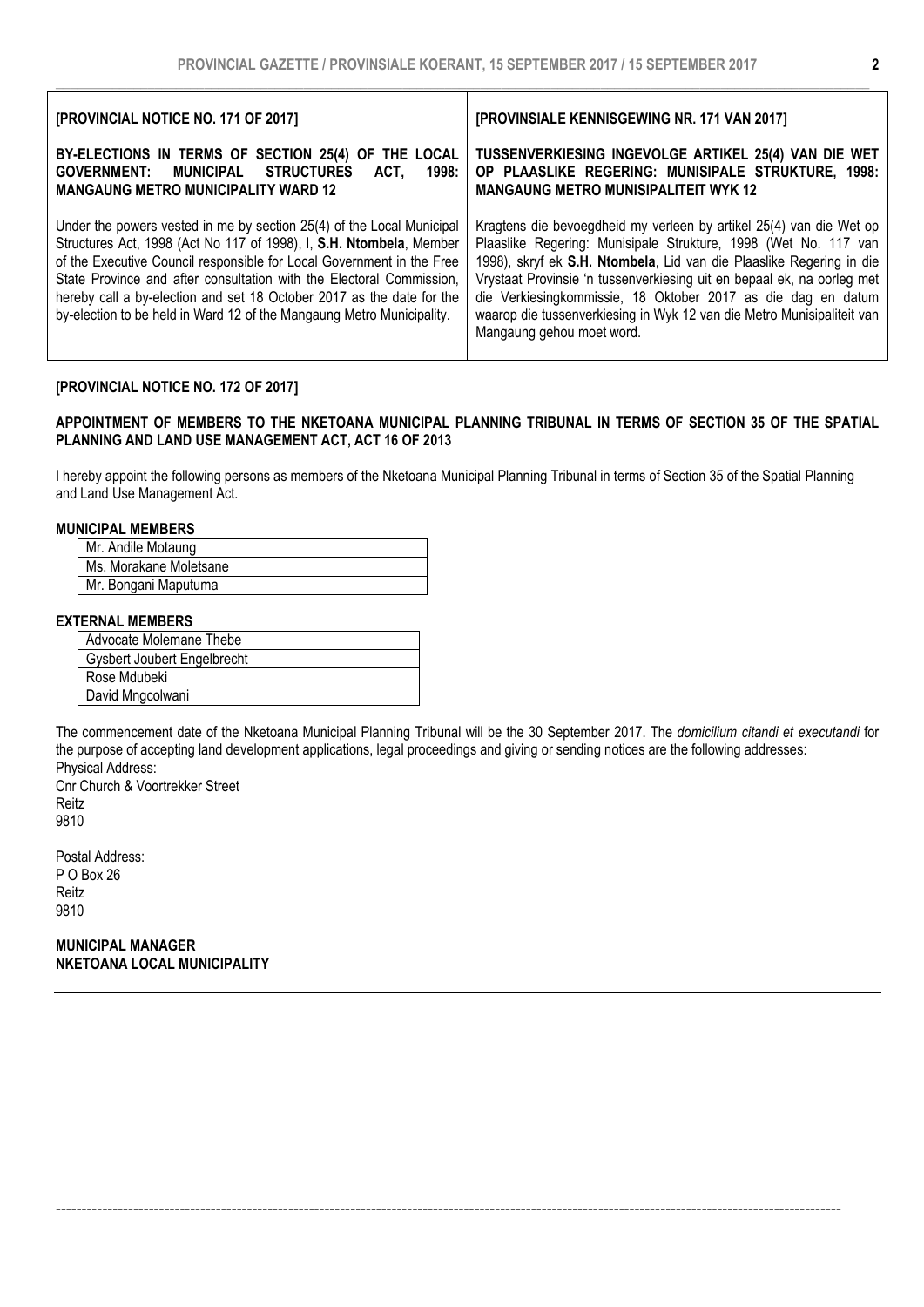# [PROVINCIAL NOTICE NO. 173 OF 2017]

#### NKETOANA (F.S. 193) (Reitz, Petrus Steyn, Lindley & Arlington) LOCAL MUNICIPALITY

Notice is hereby given in terms of Sec 14(1) and 14(2) of the Local Government: Municipal Property Rates Act (6 of 2004); that the Council resolved by way of council resolution number 218/06 (15/06/2017) to levy rates on property reflected in the schedule below with effect from 1 July 2017.

| Business, Commercial and Industries          | 0,0048926c/R |
|----------------------------------------------|--------------|
| <b>Residential Property</b>                  | 0,0048926c/R |
| Municipal Property (Ratable)                 | 0,000000c/R  |
| <b>State Property</b>                        | 0,0312800c/R |
| Agricultural/Farming land used for bona fide | 0,0019251c/R |
| farming                                      |              |
| <b>Public Service Infrastructure</b>         | 0,0019251c/R |
| Vacant land (irrespective of zoning)         | 0,0097851c/R |
| <b>Mining Property</b>                       | 0,0048926c/R |
| Place of worship                             | 0.000000c/R  |

Full details of the Council resolution and rebates, reductions and exclusions specific to each category of owners of properties or owners of a specific category of properties as determined through criteria in the municipality's rates policy are available for inspection at the municipality's offices, website (www.nketoana.fs.gov.za) and all public libraries

| <b>M.P Manzi</b>                |
|---------------------------------|
| <b>Acting Municipal Manager</b> |
| Cnr. Church/Voortrekker Str     |
| RFITZ                           |
| 9810                            |

[PROVINCIAL NOTICE NO. 174 OF 2017]

# NKETOANA LOCAL MUNICIPALITY NOTICE CREDIT CONTROL AND DEBT COLLECTION BY-LAW

Notice is hereby given that in terms of Section 13, of the Local government: Municipal Systems Act, Act 32 of 2000, the Nketoana Local Municipality has passed the By-law as set out below.

# NKETOANA LOCAL MUNICIPALITY

#### Credit Control and Debt Collection By-law

To give effect to the Municipality's Credit Control and Debt Collection Policy, its implementation and enforcement in terms of Section 156(2) of the Constitution of the Republic of South Africa, 1996 and Sections 96 & 98 of the Municipal Systems Act, 2000; to provide for the collection of all monies due and payable to the Municipality; and to provide for matters incidental thereto.

--------------------------------------------------------------------------------------------------------------------------------------------------------

#### [PROVINSIALE KENNISGEWING NR. 173 VAN 2017]

#### NKETOANA (F.S. 193) (Reitz, Petrus Steyn, Lindley & Arlington) PLAASLIKE MUNISIPALITEIT

Kennis geskied hiermee in terme van Artikel 14(1) en 14(2) van die "Local Government Municipal Property Act (6 of 2004)" dat die Raad per raadsbesluit 218/06 (15/06/2017) besluit het om belasting te hef op eiendom soos weergegee in die onderstaande skedule vanaf 1 Julie 2017:

| Besigheid, Kommersieel en Indistrieel     | 0,0048926c/R |
|-------------------------------------------|--------------|
| Residensiele Eiendom                      | 0,0048926c/R |
| Munisipale Eiendom (Belasbaar)            | 0,000000c/R  |
| <b>Staats Eiendom</b>                     | 0,0312800c/R |
| Landbougrond wat (alleenlik vir bona fide | 0,0019251c/R |
| boerdery)                                 |              |
| Publieke Diens Infrakstruktuur            | 0,0019251c/R |
| Onverbetered Erwe (ongeag sonering)       | 0,0097851c/R |
| Myn Eiendomme                             | 0,0048926c/R |
| Plek van Aanbidding                       | 0.000000c/R  |

Volledige inligting rakende die Raad se besluit en rebate, kortings en kwytskeldings rakende elke kategorie van eienaars van eiendom of eienaars van 'n spesifieke kategorie van eiendom soos bepaal ooreenkomstig die kriteria vervat in die munisipaliteit se beleid is beskikbaar vir inspeksie by munisipaliteit se kantore, webtuiste (www.nketoana.fs.gov.za) en by die biblioteke.

M. P Manzi Waarnemende Munisipale Bestuurder H/v. Kerk/Voortrekker Str REITZ 9810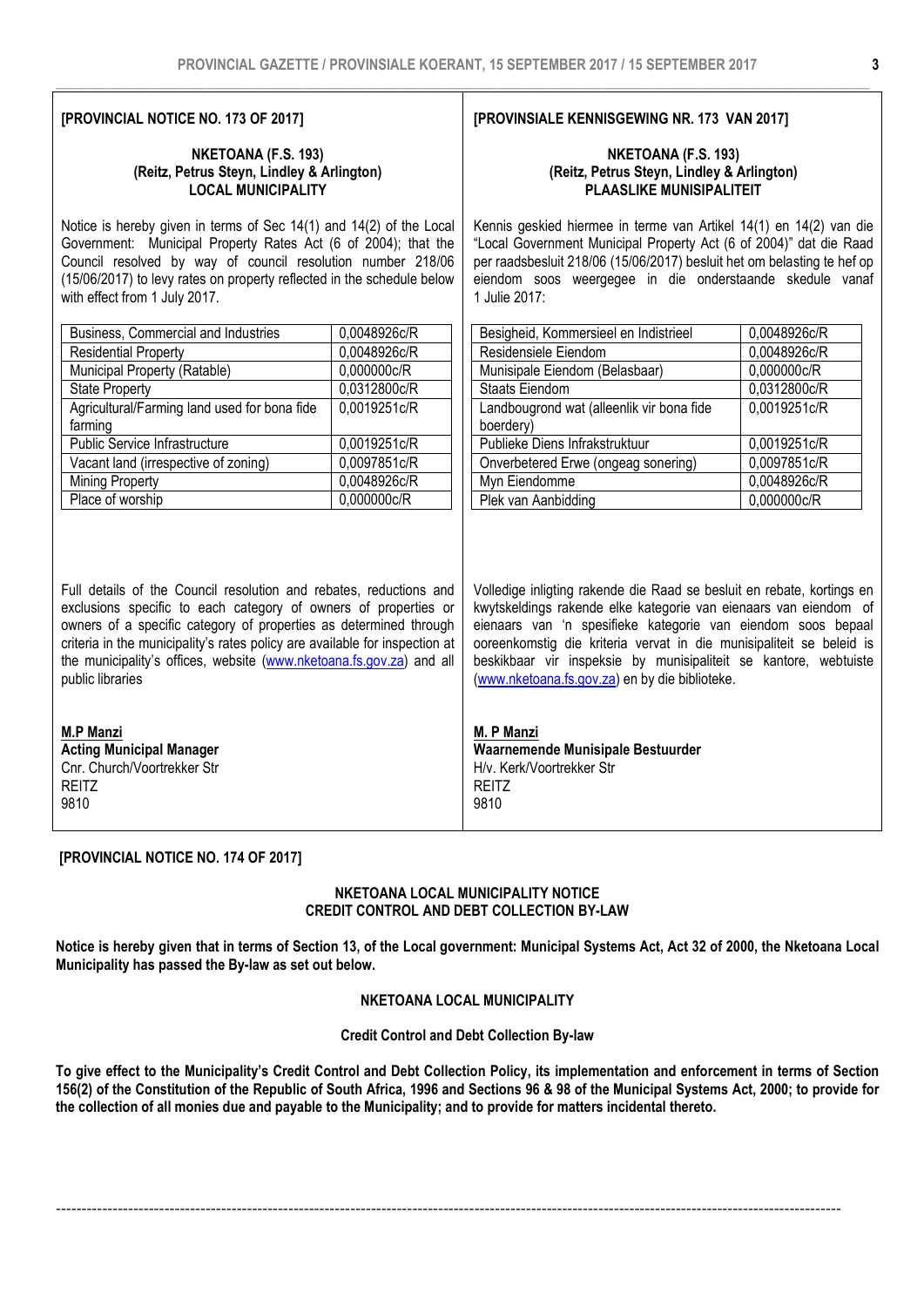Index

- 1. Definitions
- 2. Duty to collect debts
- 3. Provision of services
- 4. Service agreements
- 5. Deposits
- 6. Interest charges
- 7. Arrangements to pay arrears
- 8. Arrangements with a debtor's employer
- 9. Power to restrict or disconnect supply of services
- 10. Recovery of debt
- 11. Recovery of costs
- 12. Attachment
- 13. Claim of rent for outstanding debt
- 14. Full and final settlement payments
- 15. Consolidation of a debtor's accounts
- 16. Indigents
- 17. Delegation
- 18. Offences and penalties.

# 1. Definitions

In this By-law, unless the context indicates otherwise –

"act" - the Local Government Act: Systems Bill, 2000 (act No 32 of 2000) as amended.

"arrangement" - a written agreement entered into between the Council and the debtor where specific repayment parameters/conditions for the repayment of debt are agreed to.

"arrears" – means any amount due and payable to the Municipality and not paid by the due date.

"authorized representative" – a person, persons or instance legally appointed by the Council to act or to fulfil a duty on its behalf "CFO" – a person appointed as the Chief Financial Officer of the Municipality, or his/her nominee.

"Council" – means the Council of the Municipality.

"Councilor" – means a member of the Council.

"credit control" – all functions/actions relating to the collection of debt.

"customer" or "user" – any occupier/owner to who services is supplied

"debt" – monies owing to the Municipality in respect of the rendering of services and includes monies owing in regard to property rates, housing, leases, rentals, and any other outstanding amounts, inclusive of any interest thereon, owing to the Municipality.

"debtor" – any person who owes a debt to the Municipality.

"defaulter" – any person who defaulted on any payments for money owed to the Municipality.

"due date" – the final date on which a payment, as shown on the debtor's municipal account, is due and payable.

"engineer" – the person in charge of the civil and/or electrical component of Council.

"equipment" – a building or other structure, pipe, pump, wire, cable, meter, engine or any accessories.

"implementing authority" – the Municipal Manager or his/her nominee acting in terms of Section 100 of the Systems Act.

"indigent debtor" – a debtor who meets certain criteria as determined by the Municipality form time to time.

"interest" – a rate of interest, charged on overdue accounts, which is five percent higher than the prime rate, which is obtainable from any commercial bank on request, unless determined otherwise by the Municipality, on capital, based on a full month and part of a month must be deemed to be a full month.

"Municipality" – the Nketoana local Municipality and includes any municipal entity established by such municipality.

"municipal entity" – any municipal entity as defined in Section 1 of the Municipal Systems Act, No 32 of 2000.

"Municipal manager" – the person appointed as Municipal Manager in terms of Section 82 of the Local Government: Structures Act, Act 117 of 1998 and include any person acting in that position or to whom authority was delegated.

"occupier" – any person who occupies any property or part thereof, without regard to the title under which he/she occupies the property "official" – an "official" as defined in Section 1 of the Local Government: Municipal Finance Management Act, No 56 of 2003. "owner" –

- (a) The person in whom from time to time is vested the legal title to premises;
- (b) In a case where the person in whom the legal title is vested is insolvent or dead, or is under any form of legal disability whatsoever, the person in whom the administration of and control of such premises is vested as curator, trustee, executor, administrator, judicial manager, liquidator or other legal representative;
- (c) In a case where the Council is unable to determine the identity of such person, a person who is entitled to the benefit of such premises with a building thereon;
- (d) In the case of premises for which a lease of 30 years or more has been entered into, the lessee thereof;

(e) In relation to-

(i) A piece of land delineated on a sectional plan registered in terms of the Sectional Titles Act 1986, (Act 95 of 1986), and without restricting the above the developer or the body corporate in respect of the common property; or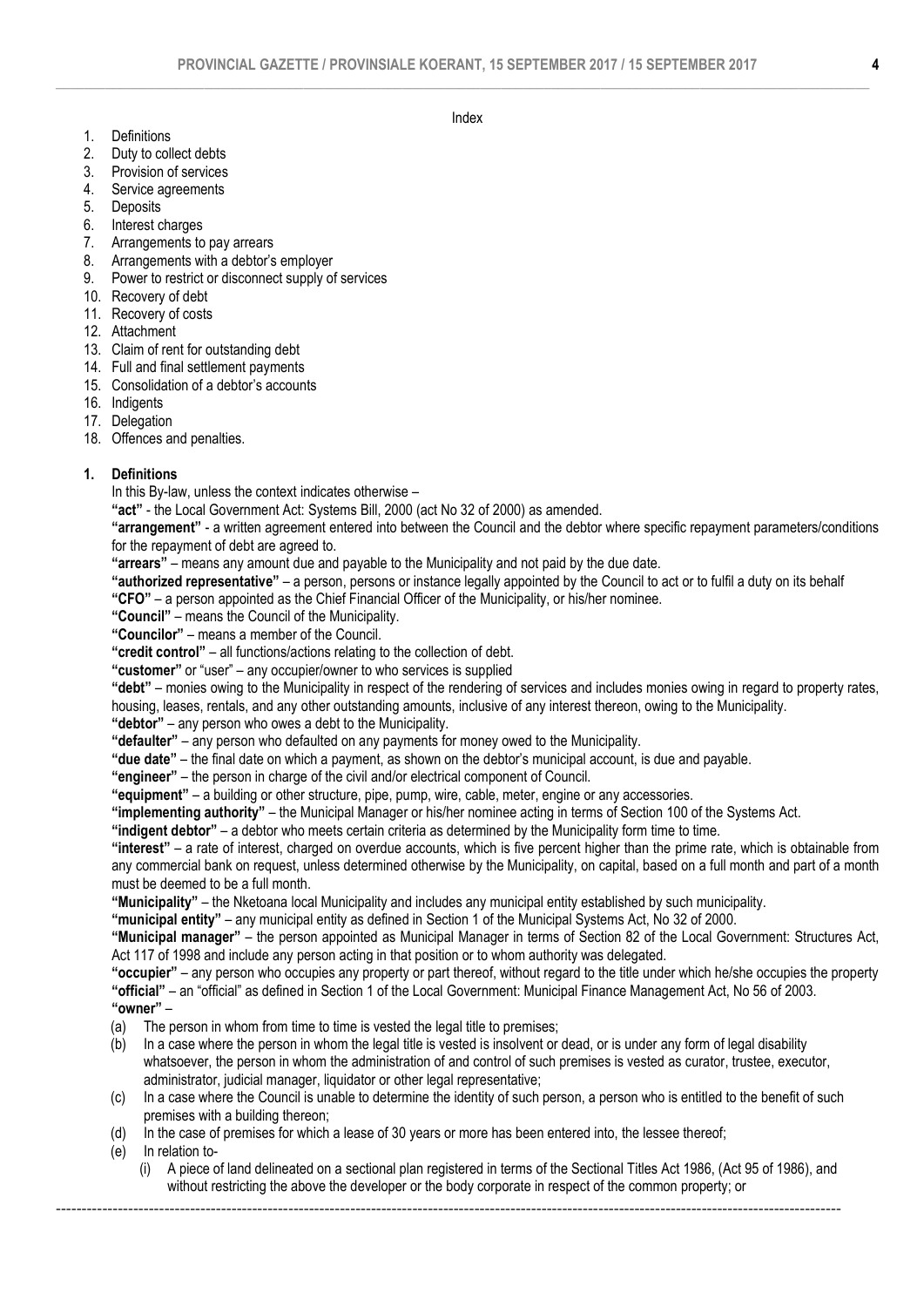- (ii) A section as defined in such Act, the person in whose name such a section is registered under a sectional title deed and includes the lawfully appointed agent of such a person;
- (f) Any legal person including but not limited to-
	- (i) A company registered in terms of the Companies Act, 1973 (Act 61 of 1973), a trust, a closed corporation registered in terms of the Closed Corporations Act, 1984 (Act 69 of 1984) and a voluntary association;
	- (ii) Any department of State;
	- (iii) Any Council of Board established in terms of any legislation applicable to the Republic of South Africa;
	- (iv) Any Embassy or other foreign entity;

"policy" – the Municipality's Credit Control and Debt Collection policy.

"premises" - Includes any piece of land, the external surface boundaries of which are delineated on-

- (a) A general plan or diagram registered in terms of the Land Survey Act, 1927 (9 of 1927), or in terms of the Deed Registry Act, 1937 (47 of 1937); or
- (b) A sectional plan registered in terms of the Sectional Titles Act, 1986 (95 of 1986), which is situated within the area of jurisdiction of the Council;

"service" the "municipal service as defined in Section 1 of the Systems Act, and includes a function listed in Schedules 4B and 5B of the Constitution of the Republic of South Africa, 1996 and any other service rendered by the Municipality.

"supervisory authority" - the Executive committee of the Municipality or its nominee, acting in terms of Section 99 of the Systems Act. "Systems Act" – the Local Government: Municipal Systems Act, No 32 of 2000.

"third party debt collector" – any person or persons authorized to collect monies or institute legal proceedings against debtors, on behalf of the Municipality.

"this By-law" – includes the Credit Control and Debt Collection Policy.

"total household income" or "household income" – the total formal and informal gross income of all people living permanently or temporarily on the property on which the account is based.

#### 2. Duty to collect debts

All debt owing to the Municipality must be collected in accordance with this By-law, Policy or any other legislative requirements.

#### 3. Provision of services

New applications for services and the provision of new services must be dealt with as prescribed in the By-law and the Policy.

#### 4. Service agreements

Except as otherwise determined in terms of this By-law and the Policy, no services may be supplied until an agreement has been entered into between the Municipality and the user for the supply of a service. The current conditions, regulations and/or legislative requirements will apply in the absence of a written agreement.

#### 5. Deposits

The Municipality may require the payment of a deposit for the provision of new services and the reconnection of services, or may adjust the amount of any existing deposit, as prescribed in this By-law and the Policy.

#### 6. Interest charges

The Municipality may charge and recover interest in respect of any arrear debt, as prescribed in this By-law and the Policy.

--------------------------------------------------------------------------------------------------------------------------------------------------------

#### 7. Arrangements to pay arrears

- (1) The Municipal Manager may make arrangements with a debtor to pay any arrear debt under conditions a prescribed in terms of this Bylaw and the Policy
- (2) Should any dispute arise out of the amount of the arrear debt, the debtor must nevertheless continue to make reasonable and regular payments, in terms of the arrangement, until such time as the dispute has been resolved.

# 8. Arrangements with a debtor's employer

The Municipal Manager may –

- (a) with the consent of a debtor, enter into an agreement with that person's employer to deduct from the salary or wages of that debtor– (i) any outstanding amounts due by the debtor to the Municipality; or
	- (ii) regular monthly amounts as may be agreed; and
- (b) provide special incentives for
	- (i) employers to enter into such agreements; and
	- (ii) debtors to consent to such agreements.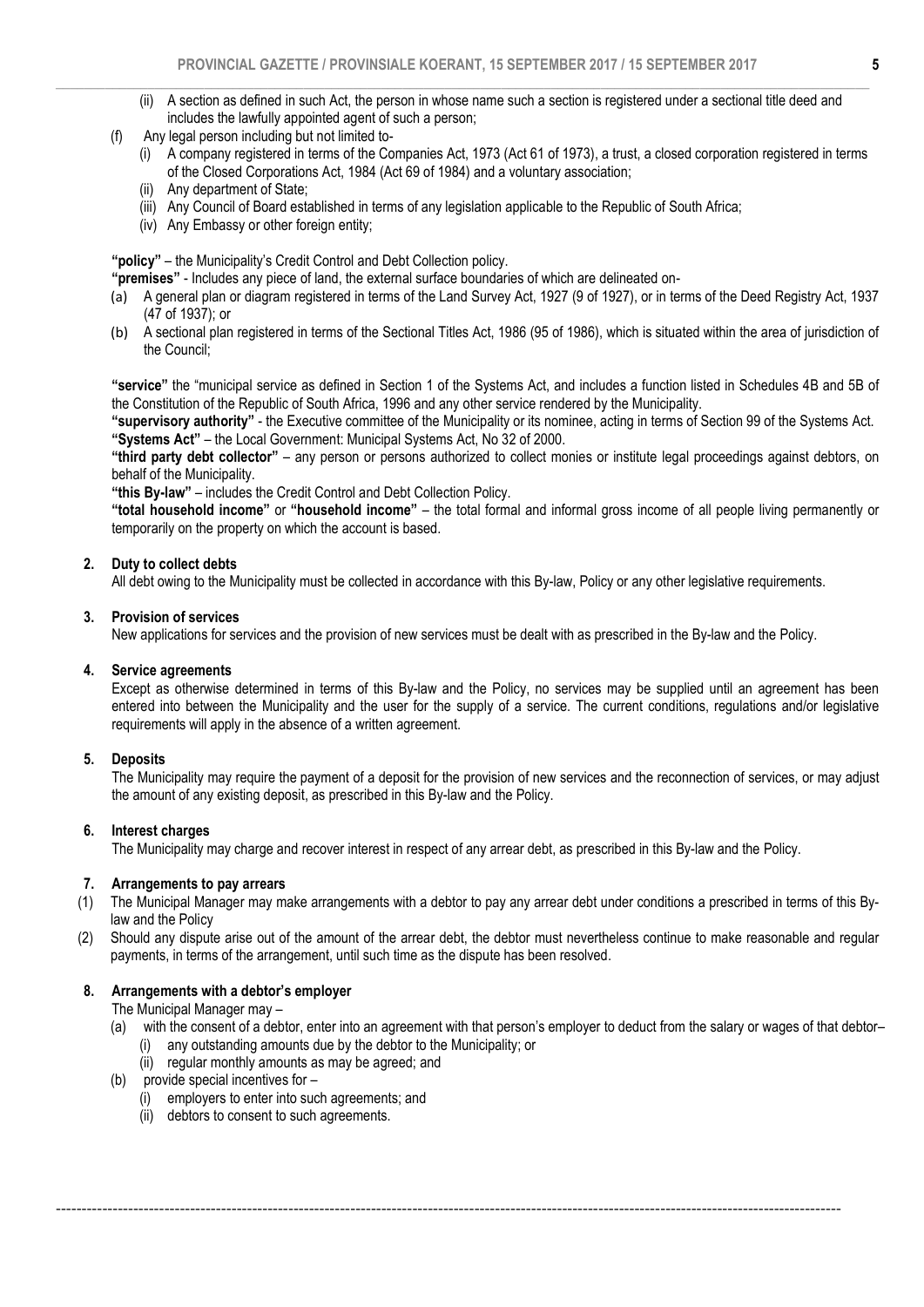#### 9. Power to restrict or disconnect supply of services

- (1) The Municipal Manager may restrict or disconnect the supply of any service to the premises of any user whenever such user of a service –
	- (a) fails to make payment on the due date;
	- (b) fails to comply with an arrangement; or
	- (c) fails to comply with a condition of supply imposed by the Municipality;
	- (d) Tenders a negotiable instrument which is dishonored by the bank, when presented for payment.
- (2) The Municipal Manager may reconnect and restore full levels of supply of any of the restricted or discontinued services only
	- (a) after the arrear debt, including the costs of disconnection or reconnection, if any, have been paid in full and any other conditions have been complied with; or
	- (b) after an arrangement with the debtor has been concluded.
- (3) The Municipal Manager may restrict, disconnect or discontinue any service in respect of any arrear debt.

# 10. Recovery of debt

Subject to Section 9, the Municipal Manager, must, with regards to rates, and may, with regards to other debt –<br>(a) by legal action recover any debt from any person; and

- by legal action recover any debt from any person; and
- (b) recover debt from any organ of state with due consideration of the provisions of Chapter 3 of the Constitution of the Republic of South Africa, 1996, and

may refer a debtor to third party debt collection agencies and have such debtor placed on the National Credit Rating list.

#### 11. Recovery of costs

The Municipal Manager may recover the following costs, in instances where such costs are incurred by or on behalf of the Municipality:

- (a) costs and administration fees where payments made to the Municipality by negotiable instruments are dishonored by banks when presented for payment and the Municipality may refuse any further such negotiable instruments in future if such instruments by a debtor were dishonored more than three times;
- (b) legal and administration costs, including attorney-and-client costs and tracing fees incurred in the recovery of debts;
- (c) restriction, disconnection and reconnection fees, where any service has been restricted or disconnected as a result of noncompliance with this By-law and Policy;
- (d) any losses the Municipality may suffer as a result of tampering with municipal equipment or meters; and (e) any collection commission incurred.
- any collection commission incurred.
- (f) any fines and/or penalties charged in the process

#### 12. Attachment

The Municipal Manager may, in order to recover debt, approach a competent court for an order to attach a debtor's moveable and immoveable property.

#### 13. Claim of rent for outstanding debt

The Municipal Manager may, in terms of Section 28 of the Municipal Property Rates Act, No 6 of 2004, attach any rent, due in respect of any ratable property, to cover in part or in full any amount in respect of outstanding rates after the due date.

#### 14. Full and final settlement payments

- (1) Any amount tendered in defrayment of a debt, will be accepted at any cash receiving office of the Municipality.
- (2) No offer of payment in full and final settlement of a debt, when such amount is less that the outstanding amount, must be accepted, unless confirmed in writing by the Municipal Manager.
- (3) Notwithstanding subsection (14.2), the payment so offered must be credited against the debtor's account, without prejudice to the Municipality's right.

### 15. Consolidation of a debtor's accounts

- (1) The Municipal Manager may
	- (a) consolidate any separate accounts of a debtor;
	- (b) credit a payment by a debtor against any account of that debtor; and (c) implement any of the measures provided for in this Bv-law and the no
	- implement any of the measures provided for in this By-law and the policy,

in relation to any arrears on any of the accounts of such debtor.

(2) Subsection (15.1) does not apply where there is a dispute between the Municipality and a debtor referred to in that subsection concerning any specific amount claimed by the Municipality from that person.

--------------------------------------------------------------------------------------------------------------------------------------------------------

#### 16. Indigents

A debtor, who can prove indigence, will be dealt with as prescribed in the relevant policies.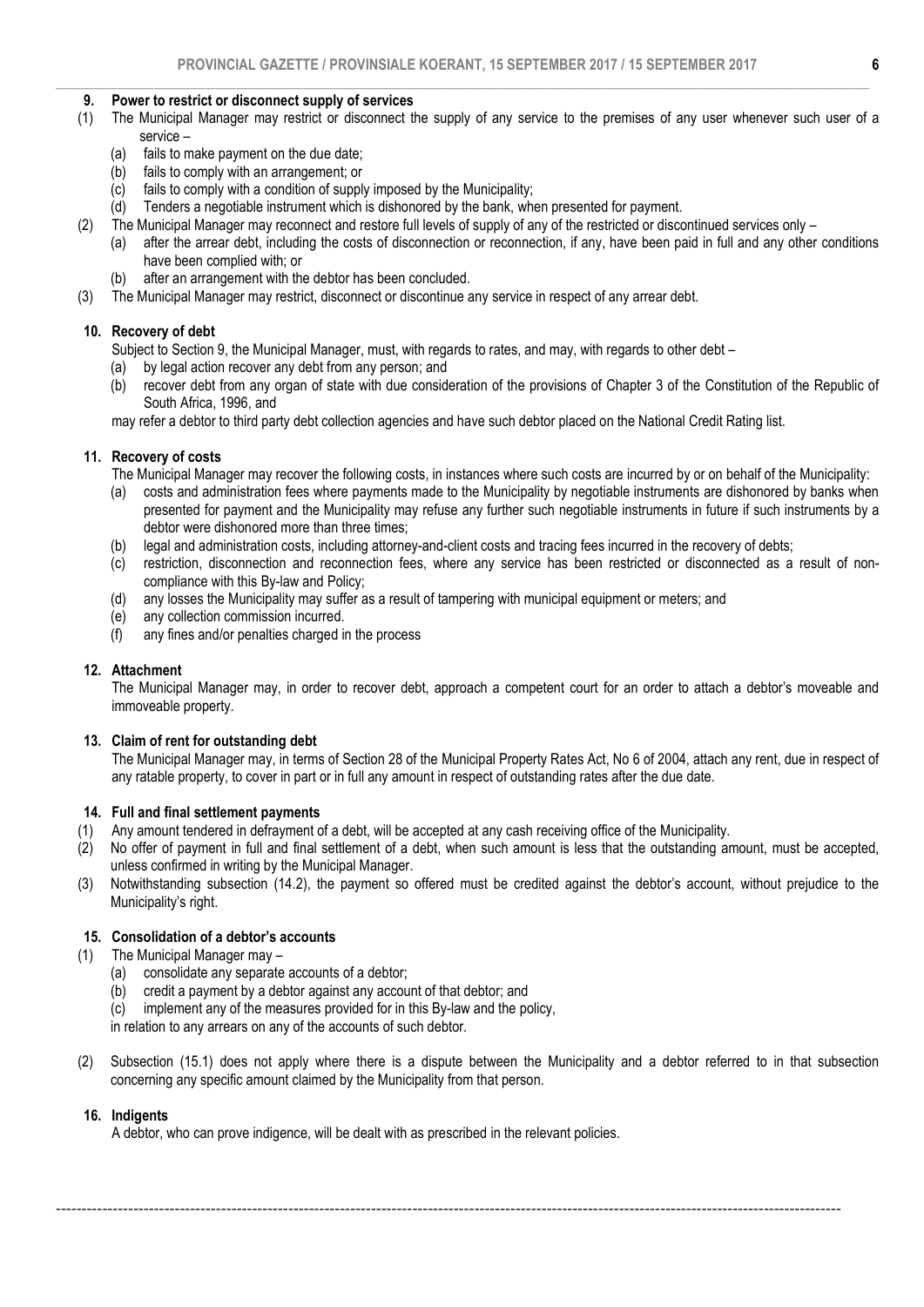#### 17. Delegation

The Municipal Manager may delegate any of his or her powers in terms of this By-law or the Policy to any employee or official of the Municipality and any board member of a municipal entity subject to applicable legislation.

#### 18. Offences and penalties.

# Any person who –

- (a) obstructs or hinders any councilor or official of the Municipality in the execution of his or her duties under this By-law or the Policy;
- (b) unlawfully uses or interferes with Municipal equipment or consumption of services supplied;
- (c) tampers with any municipal equipment or breaks any seal on a meter;
- (d) contravenes or fails to comply with the provisions of this By-law or the policy; or
- (e) fails to comply with a notice served in terms of this By-law or the Policy,

is guilty of an offence and liable on conviction to a penalty and/or other legislative process.

#### 19. Short title

This By-law is called the Nketoana Local Government: Credit Control and Debt Collection By-law, 2014.

### [PROVINCIAL NOTICE NO. 175 OF 2017]

Notice is hereby given that in terms of Section 13, of the Local government: Municipal Systems Act, Act 32 of 2000, the Nketoana Local Municipality has passed the By-law as set out below.

#### NKETOANA LOCAL MUNICIPALITY Title: Indigent Support By-law

Index

- 1. Definitions
- 2. Legislation<br>3. Objective
- **Objective**
- 4. Responsibility/Accountability
- 5. Procedures and program
- 6. Control<br>7. Audit
- 7. Audit
- 8. Benefits
- 9. Malpractice
- 10. Authority

#### 1. Definitions

For the purpose of this By-law any word or expression to which a meaning has been assigned in the Act shall bear the same meaning in this By-law unless the context indicates otherwise.

In this By-law, unless the context indicates otherwise –

"account" means any account rendered for municipal services provided;

"Act" means the Local Government: Municipal Systems Act, Act No 32 of 2000) as amended from time to time;

"actual consumption" means the consumption measured of any consumer;

"apparatus" includes a building, structure, pipe, pump, wire, cable, meter, machine, mechanism or any fitting.

"applicable charge" means the rate, charge, tariff, flat rate or subsidy determined by the Municipality;

"approved" means approved by the Municipality;

"area of supply" means any area within or partly within the area of jurisdiction of the Municipality for

which a municipal service(s) is/are provided;

"authorized agent" Any person, persons or instance legally appointed by the Council to act or to fulfil a duty on its behalf

"authorized official" means any official of the Municipality who has been authorized by it to administer, implement and enforce the provisions of these By-laws;

"availability charge" – means the approved charge on water and electricity based on the availability of the main infrastructure of the Municipality on developed and undeveloped properties.

"basic water supply" means the minimum standard of water supply services necessary for the reliable supply (including the availability charge) of water to households to support life and personal hygiene, prescribed in terms of the Act under regulation 3 of Government Notice R509 of 8 June 2001, as amended from time to time, or any substitution for that regulation;

"billing" means proper formal notification on an account to persons liable for payment of accounts levied for assessment rates, taxes, and charges on fees for services, levies, fines, penalties or any other related costs.

"Council" means the municipal Council as contemplated in section 157(1) of the Constitution of the Republic of South Africa, 1996 (Act 108 of 1996);

"credit control and debt collection" – all functions/actions relating to the collection of debt.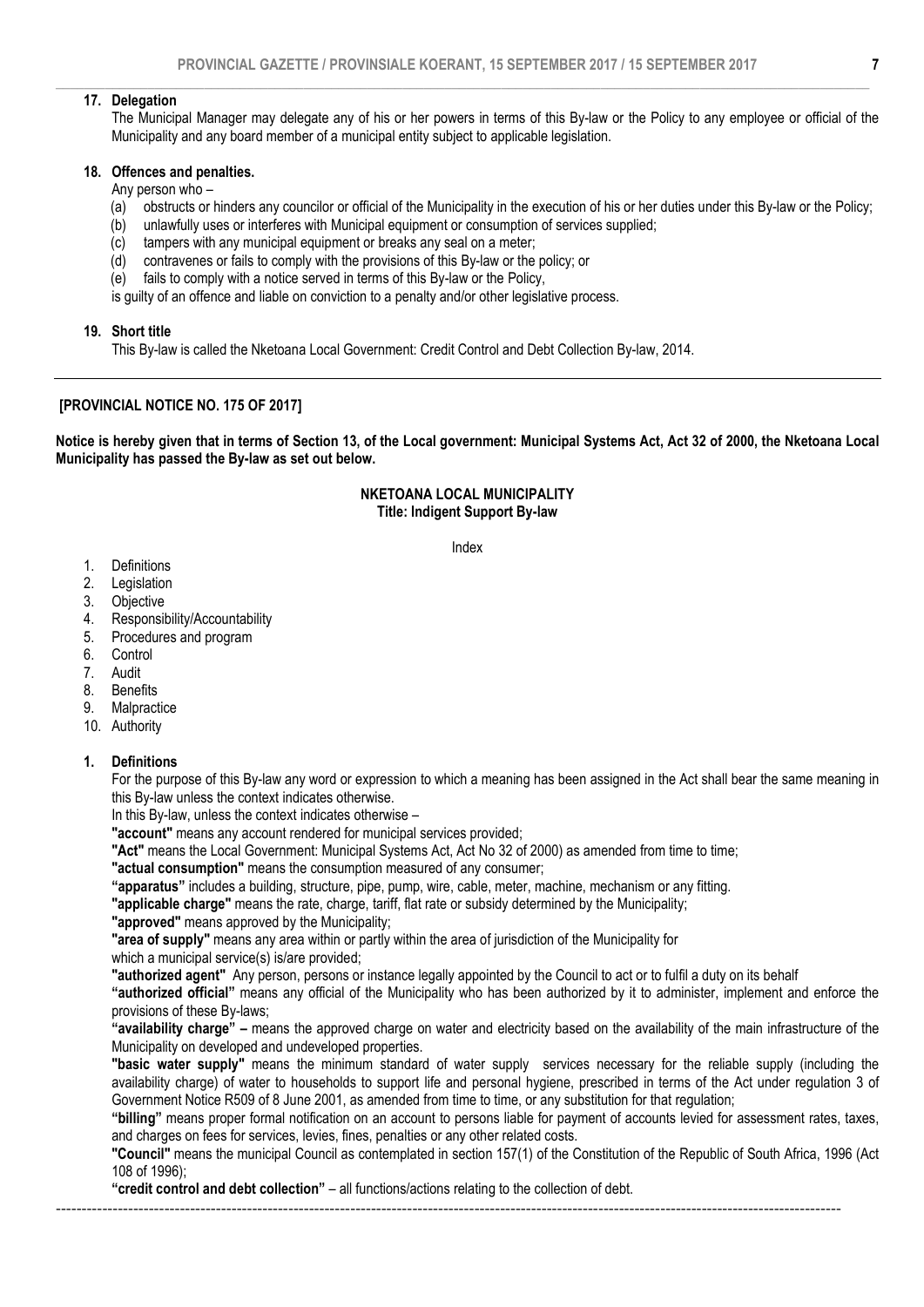"customer" or "user" – any occupier/owner to who services is supplied.

"customer management" means focusing on the client's needs in a respective and reciprocal relationship between persons liable for these payments and the municipality, and when applicable, a service provider, thereby limiting the need for enforcement.

"debt" – monies owing to the Municipality in respect of the rendering of services and includes monies owing in regard to property rates, housing, leases, rentals, and any other outstanding amounts, inclusive of any interest thereon, owing to the Municipality. "debtor" – any person who owes a debt to the Municipality.

"defaulter" – any person who defaulted on any payments for money owed to the Municipality.

"determined" means determined by the Municipality from time to time;

"domestic purposes", in relation to the supply of water, means water supplied for drinking, ablution and culinary purposes to premises used predominantly for residential purposes;

"due date" – the final date on which a payment, as indicated, is due and payable.

"dwelling unit" means an interconnected suite of rooms designed for residential purposes and occupation by a single household, regardless of how many persons comprise the household;

"Enforcement notice" means any notice issued by a designated officer under these By-laws, which instructs the person to whom it is issued to comply with the terms of the notice, and includes a compliance notice contemplated in section 111;

"engineer" – the person in charge of the civil and/or electrical component of Council.

"estimated consumption" – an estimated usage of a service based on reasonable criteria such as an average on usage history.

"government pension grant" means the basic grant given by the government to pensioners.

"household" means the family unit of persons, or individuals, in occupation of a building(s) or part of a building(s), designed for residential occupation by such family unit, or individuals;

"indigent (households) persons" mean households (persons) who are at and below the poverty threshold level as determined by the Municipality from time to time.

"indigent tariff (charge)" means tariff as determined by the Council.

"indigent subsidy" refers to the allocation from the equitable share grant as determined by the Council.

 "interest" – a rate of interest, charged on overdue accounts, which is five percent higher than the prime rate, which is obtainable from any commercial bank on request, unless determined otherwise by the Municipality, on capital, based on a full month and part of a month must be deemed to be a full month.

"law" means any law, including the common law;

"Municipality" means:

- (a) the Nketoana Local Municipality or its successors in- title; or
- (b) The Municipal Manager in respect of the performance of any action or exercise of any right, duty, obligation or function in terms of these by-laws; or
- (c) An authorized agent;

"Municipal Manager" means the person appointed by the Municipality as the Municipal Manager of the Municipality in terms of section 82 of the Local Government: Municipal Structures Act, 1998 (Act 117 of 1998), and includes any person:

(a) Acting in such a position; and

(b) To whom the Municipal Manager has delegated a power, function or duty;

"municipal service" means, for purposes of these by-laws, a service provided by the Municipality, and includes a refuse removal service, a water supply service, a sanitation service or an electricity service;

"occupier" – any person who occupies any property or part thereof, without regard to the title under which he/she occupies the property "official" – an "official" as defined in Section 1 of the Local Government: Municipal Finance Management Act, No 56 of 2003. "owner" –

- (a) The person in whom from time to time is vested the legal title to premises;
- (b) In a case where the person in whom the legal title is vested is insolvent or dead, or is under any form of legal disability whatsoever, the person in whom the administration of and control of such premises is vested as curator, trustee, executor, administrator, judicial manager, liquidator or other legal representative;

(c) In a case where the Council is unable to determine the identity of such person, a person who is entitled to the benefit of such premises with a building thereon;

(d) In the case of premises for which a lease of 30 years or more has been entered into, the lessee thereof;

(e) In relation to-

- (iii) A piece of land delineated on a sectional plan registered in terms of the Sectional Titles Act 1986, (Act 95 of 1986), and without restricting the above the developer or the body corporate in respect of the common property; or
- (iv) A section as defined in such Act, the person in whose name such a section is registered under a sectional title deed and includes the lawfully appointed agent of such a person;
- (f) Any legal person including but not limited to-
	- (v) A company registered in terms of the Companies Act, 1973 (Act 61 of 1973), a trust, a closed corporation registered in terms of the Closed Corporations Act, 1984 (Act 69 of 1984) and a voluntary association;
	- (vi) Any department of State;
	- (vii) Any Council of Board established in terms of any legislation applicable to the Republic of South Africa;

--------------------------------------------------------------------------------------------------------------------------------------------------------

(viii)Any Embassy or other foreign entity;

"pensioner" means all pensioners excluding pensioners receiving the government pension grant.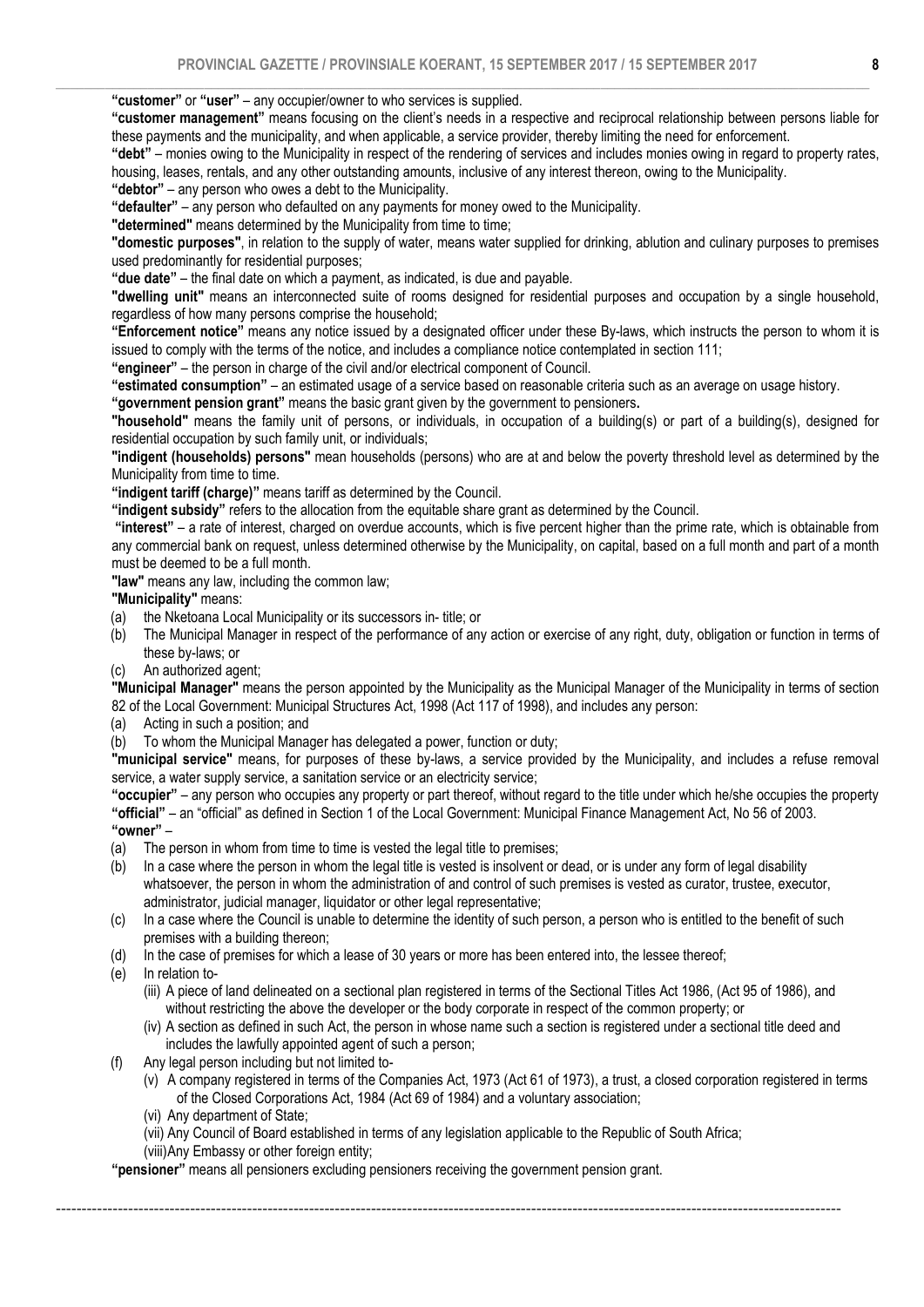$\_$  , and the set of the set of the set of the set of the set of the set of the set of the set of the set of the set of the set of the set of the set of the set of the set of the set of the set of the set of the set of th "person" means a natural person, a local government body, a company or close corporation incorporated under any law, a body of persons, whether incorporated or not, a statutory body, n organ of state as defined in section 239 of the Constitution of the Republic of South Africa, 1996 (Act No. 108 of 1996), and the Minister of Water Affairs and Forestry, or his successor in function as Minister of Water Affairs, a public utility body, a voluntary association or a trust;

"threshold level" refers to total household income that does not exceed the amount approved by the Council form time-to-time.

"prescribed" means, determined by resolution of the Municipality from time to time;

"prescribed tariff or charge" means an approved tariff or charge;

"public notice" means notice in the official languages determined by the Municipality and in an appropriate medium that may include one or more of the following:

- (a) The publication of a notice
	- (i) In a local newspaper or newspapers in the area of the Municipality; or
	- (ii) In a newspaper or newspapers circulating in the area of the Municipality and determined by the Municipality to be a newspaper of record; or
- (b) The broadcasting of a notice by means of radio broadcasts covering the area of the Municipality; or
- (c) The displaying of a notice at appropriate offices and pay points of the Municipality; or
- (d) The official website of the Municipality.
- (e) The communication of the content of a notice to consumers through public meetings and ward committee meetings;

#### 2. Legislation

The By-law is developed and implemented within the framework of; inter alia, the following legislation:

- (a) The Constitution of the Republic of South Africa, Act No 108 of 1996<br>(b) The Municipal Systems Act, Act No 32 of 2000.
- The Municipal Systems Act, Act No 32 of 2000.
- (c) The Municipal Finance Management Act, Act No 56 of 2003.
- (d) The Promotion of Administrative Justice Act, Act No 3 of 2000.
- (e) The Promotion of Access to Information Act, Act No 2 of 2000.
- (f) The Municipal Property Rates Act, Act No 6 2004.
- (g) Conditions of National Equitable Share Grant ("S" Grant) earmarked for service delivery to the poor.

This By-law is consistent with the terms and conditions of the related By-laws and Policies, Indigent, Credit Control and Debt Collection, Tariff, Write-off and Property Rates of the Nketoana Local Municipality.

#### 3. Scope and Objective

The Constitution of the Republic of South Africa (No 108 of 1996) read in conjunction with the Municipal Systems Act (Act No 32 of 2000), other related regulations, the Batho Pele principles and the Nketoana Local Government policies and by-laws forms the basis for the administration of the indigent determinations and offerings towards the local communities.

The objective of the By-law is to ensure that:

- (1) The provision of free basic services is in accordance with national guidelines in relation to poor households
- (2) Acknowledgement by the Municipality that the cost of basic services are not affordable for all residents and the need to ensure that a cost effective environment is created for those households to ensure access to basic services.
- (3) Proper procedures and guidelines for the provision of free basic services to certain households within the Municipality are in place.
- (4) Guidelines and procedures are in place to identify those households that must be subsidized on the basic services.
- (5) Control measures and reporting standards are aligned with applicable legislation.

#### 4. Responsibility/Accountability

- (1) Municipal Manager is in accordance with Section 62 of the Municipal Finance Management Act of a municipality is responsible for managing the financial administration of the municipality. This Municipal Manager must, for this purpose, take all reasonable steps to ensure that the municipality has and implements an indigent policy/by-law.
- (2) Should the Municipal Manager his/her designate experience undue interference or influence by a councilor that prohibits the execution of his/her responsibilities with regard to this By-law, he/she should report this to the Member of Executive Council for Local Government and Housing.
- (3) The council has the overall responsibility for laying down the indigent support policy/by-law.<br>(4) The By-law must be read together with relevant policies and by-laws.
- The By-law must be read together with relevant policies and by-laws.
- $(5)$  The Council oversees and monitors the implementation and enforcement of this By-law.
- (6) The Municipal Manager must implement and enforce this By-law, Policy and any relevant by-laws and policies.
- $(7)$  The Municipal Manager must establish and control the administration necessary to fulfill this By-law, and report efficiently and regularly to the Mayor in this regard.
- (8) The Municipal Manager may delegate authority for control and administration of this By-law to the Chief Finance Officer.

#### 5. Procedures and program

(1) The source of funding will be the Equitable Share allocation to the Municipality as allocated and determined via the annual Budget and the Tariff By-law, -Policy and –List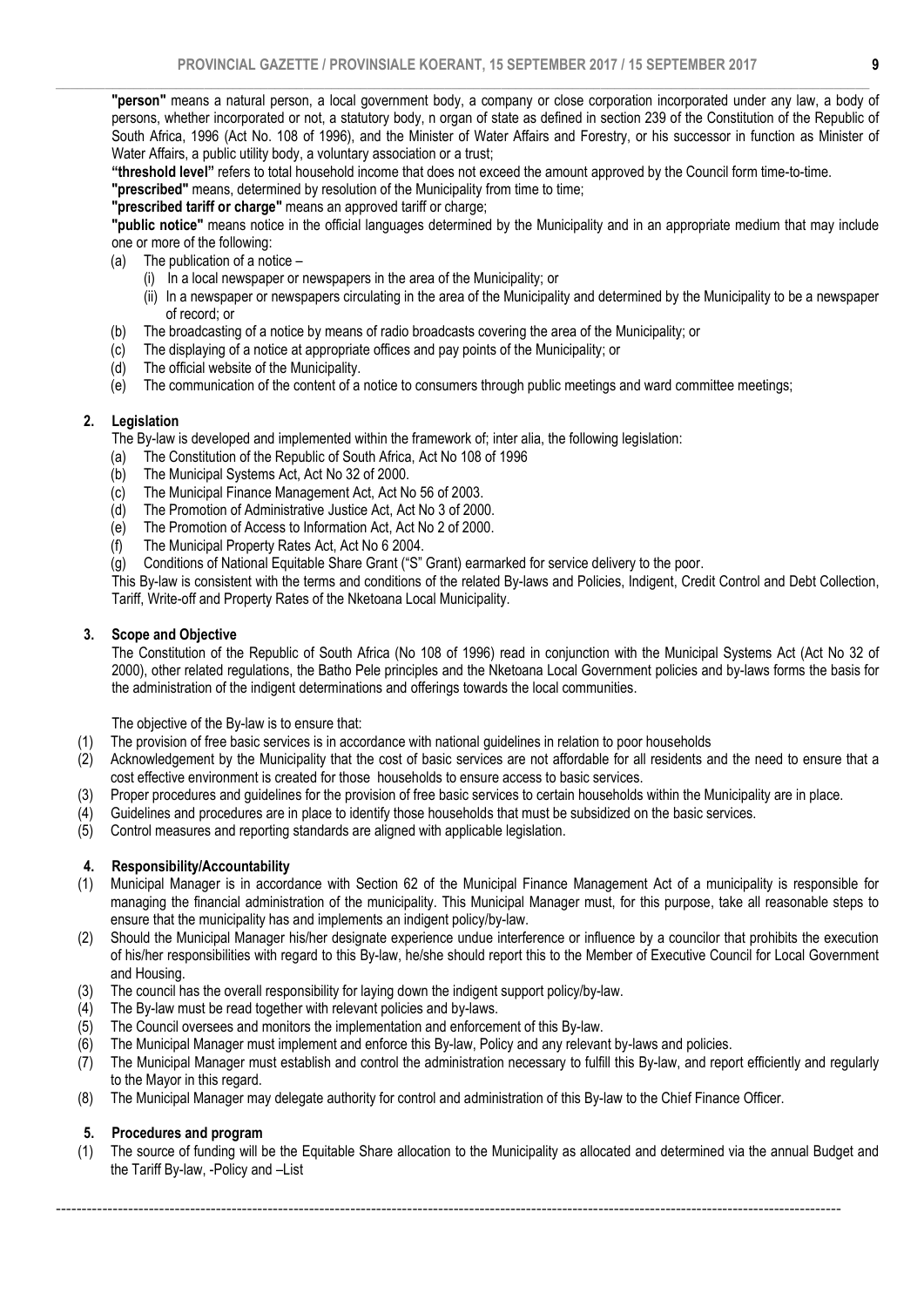#### $\_$  , and the set of the set of the set of the set of the set of the set of the set of the set of the set of the set of the set of the set of the set of the set of the set of the set of the set of the set of the set of th (2) Qualification –

- (a) The usage of the property must be predominantly residential<br>(b) The total household income must be below the annual Mi
- The total household income must be below the annual Municipality approved limit. The following income will be excluded as household income –
	- (i) Government Forster Child Grant
	- (ii) Government Pension grant
	- (iii) Donations (Not exceeding the approved monthly income limit)
	- (iv) Government Child Support Grant
	- (v) Government Care Dependency Grant
	- (vi) Government Disability Grant
- (c) In the case of a registered owner, indigent support will only be granted on one property.
- (d) In the case of an occupier
	- (i) a grant will only be approved if the property carries no other outstanding debt such as property rates.
	- (ii) With the written approval of the owner or authorized agent.
- (3) The Municipal Manager may instruct that pre-paid metering systems be installed and in cases where the actual usage exceeds the subsidized usage and it is not paid by the due date, that restrictions may be implemented to limit such usage to the approved subsidized usages.

# (4) Application for indigent support must:

- (a) Be done on the approved Municipality application form.
- (b) Be accompanied with the following documentation
	- (i) Latest service account
	- (ii) Proof of residence
	- (iii) ID Document (Original)
	- (iv) Number and names of dependents (Original ID documents where applicable)
	- (v) Water and electricity numbers (Including Eskom meter numbers where applicable)
	- (vi) Latest pay slip or bank statement as proof of income (Original where applicable)
	- (vii) SAPS affidavit that no income is received (Original)
- (5) Only fully completed and signed application forms will be accepted and considered at any of the Nketoana municipal offices.
- (6) The applications will be submitted to the Municipal Manager or the designated person for approval.

# 6. Control

- The following control measures are included in the process to ensure control:
- (1) Application forms include a sworn affidavit of the correctness of information supplied
- (2) Only original documentation must be supplied as prescribed by the application form. Copies will be made by officials.
- (3) Applications will be verified by the respective ward councilor.
- $(4)$  The Municipal Manager or his designated person will approve the application.
- (5) Approved application forms will be submitted to the indigent official for
	- (a) confirmation of supplied information
		- (b) capturing on the financial system.
- (6) Indigent lists will be generated and reported on
- (7) Performance achievements will be measured against performance targets with applicable actions where relevant.
- (8) The Credit Control and Debt Collection actions will be implemented against any arrear indigent accounts.
- (9) The Municipality may refuse the sale of electricity to any arrear indigent households.

# 7. Audit

- The process of auditing the indigent applications will be as follows:
- (1) All indigent registrations will be audited by the indigent clerk.
- (2) Should the audit establish that the person field a false application this will be communicated to the Councilor who will be required to confirm the facts with 14 days.
- (3) If the Councilor confirms in writing that a false application was filed the customer will be removed from the indigent register, the arrears written off will be reinstated onto the customer's account.
- (4) If the Councilor confirms that the indigent application was correct then the customer will remain on the indigent register.
- (5) Should the Councilor not confirm the status of the indigent application within the stipulated 14 days it will be assumed that the application was false and the customer will be removed from the indigent register.
- (6) In the event of the death of an indigent customer the following procedures will apply:
- (7) Proof of the death of a customer must be provided.
- (8) The occupier (as per written authorization by the administrator of the estate) of the property must be allowed to open an account.
- (9) The occupier opening the new account must complete the required disconnection form for the deceased.
- (10) After completing the required disconnection form for the deceased the occupier must complete the required connection form for service provision and if applicable register as an indigent consumer.
- (11) The new occupier of the property must pay the prescribed applicable consumer deposit and connection fees.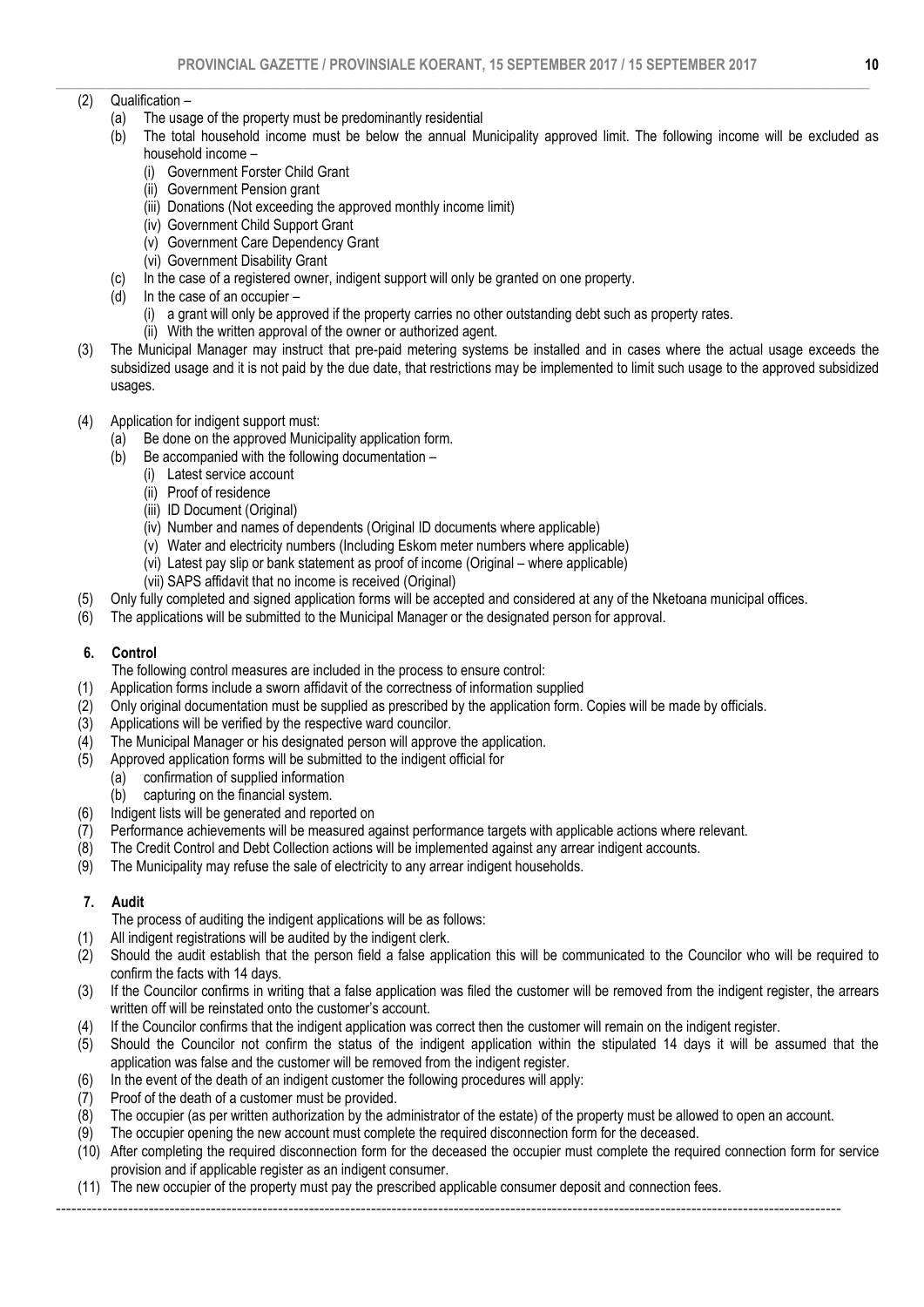- (12) The process of transferring the property to the new owner must be proceeded with.
- (13) When a non-indigent customer becomes indigent the debt of the customer must be written off. Interest on arrear charges will be applicable to indigent customer accounts.

#### 8. Benefits

Successful indigent households will qualify for the benefits as listed below. Registered welfare organizations will receive the same benefits as stated below whilst the pensioners will only qualify for the subsidized water and electricity usages as indicated below.

- (1) Property Rates. All property rates on a registered owner qualifying for indigent support will be subsidized.
- (2) Water:
	- (a) Water availability charge. The water availability charge will be subsidized in full.
- (b) Water consumption. The water consumption subsidy will be limited to the usage as approved by the Municipality from time-to-time. (3) Electricity:
- - (a) Electricity availability charge. The electricity availability charge will be subsidized in full.
	- (b) Electricity consumption. The electricity consumption subsidy will be limited to the usage as approved by the Municipality from timeto-time.
- (4) Sewerage. The minimum charge for residential services will be subsidized in full.
- (5) Refuse. The minimum charge for residential services will be subsidized in full.
- (6) Arrears. The arrears of an indigent will be written off in full.
- (7) Children who have lost both parents and who have inherited fixed property and subject to the inability of the estate to pay arrear municipal accounts can register as indigents and the municipality can write off the arrears on such fixed property due to the municipality, only if such property is to be registered (or allocated) in the names of such orphans.

#### 9. Malpractice

In a case where malpractice is discovered by any successful indigent applicant, the following may be instituted:

- (1) Incorrect or false information supplied on the application form
	- (a) Suspend/stop the relieve with immediate effect,
	- (b) Recover all relieve given by debiting all charges against the account from date of relieve,
	- (c) Apply standard credit control and debt collection processes against the recipient, and may
	- (d) Institute criminal charges of fraud against the recipient.
- (2) Theft and fraud
	- (a) Any person found to be illegally connected or reconnected to municipal services, tampering with meters, reticulation network or any other supply equipment with the supply of municipal services, as well as theft and damage to Council property, will be liable for penalties as determined from time to time.
	- (b) Council will immediately terminate the subsidy and the supply of services to a customer should conduct as outlined above be detected.
	- (c) The total bill owing, including penalties, assessment of unauthorized consumption and discontinuation and reconnection fees, and increased deposits as determined by council if applicable, becomes due and payable before any reconnection can be sanctioned.
	- (d) The debt collection process as outlined by the Credit Control and Debt Collection by-law/policy shall become applicable immediately.

#### 10. Authority

| <b>Formulation Policy</b>                                             | :Chief Financial Officer |
|-----------------------------------------------------------------------|--------------------------|
| <b>Authorization Policy</b>                                           | :Council                 |
| Ownership and Maintenance Manager : Assistant Manager: Credit Control |                          |

#### [PROVINCIAL NOTICE NO. 176 OF 2017]

#### NKETOANA LOCAL MUNICIPALITY PROPERTY RATES BY-LAW

The Municipal Manager of Nketoana Local Municipality hereby, in terms of Section 6 of the Local Government: Municipal Property Rates Act, 2004 (No. 6 of 2004), publishes the Property Rates By-law for the Nketoana Local Municipality, as approved by its Council as set out hereunder.

#### PURPOSE OF BY-LAW

To allow Council to exercise its power to value and impose rates on immovable properties located within its area of jurisdiction in such a manner that it will contribute to effective and economic service delivery to the entire community.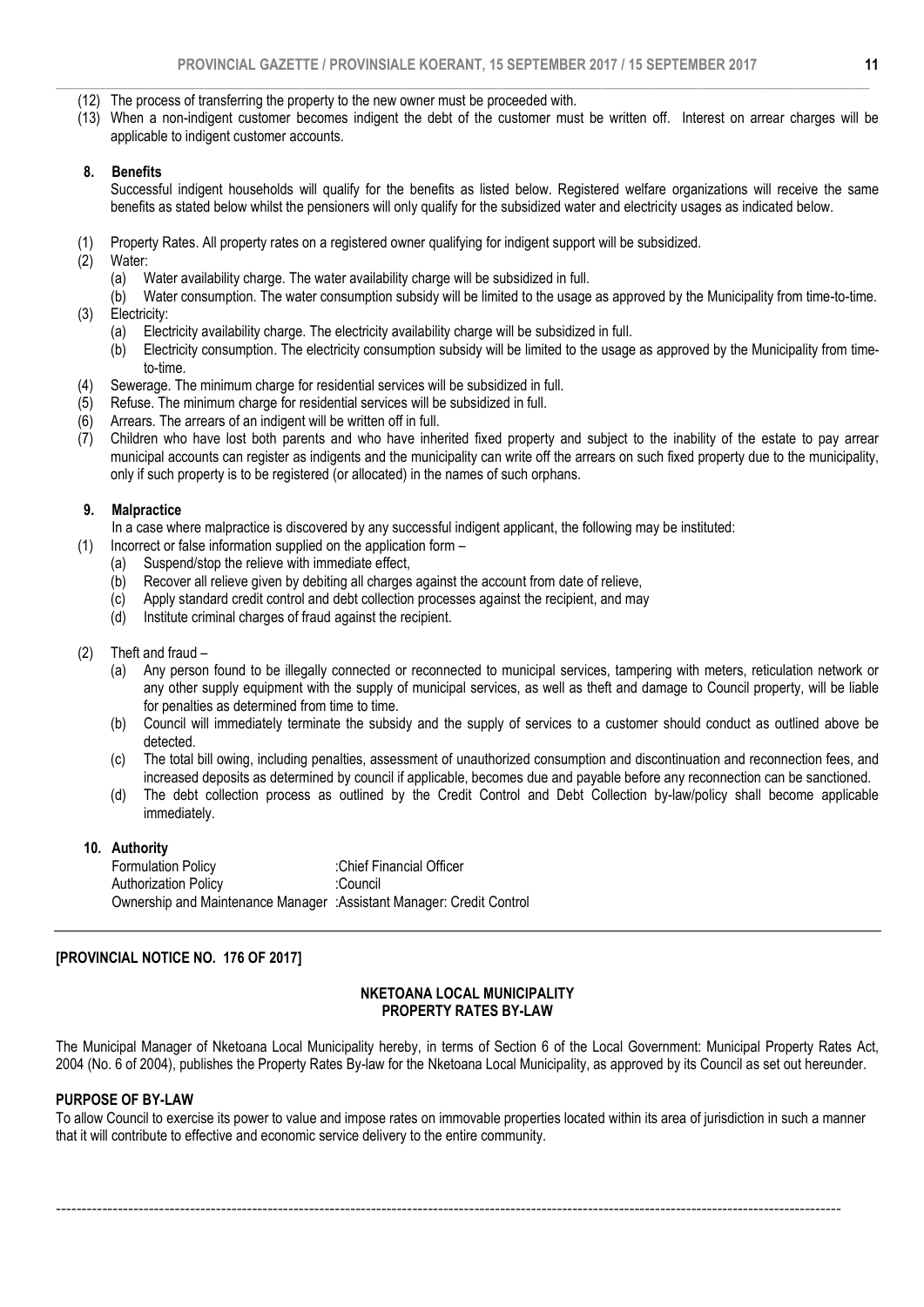### TABLE OF CONTENTS:

- 1. DEFINITIONS
- 2. PRINCIPLES<br>3 APPLICATIO
- APPLICATION OF BY-LAW
- 4. PRINCIPLES APPLICABLE TO FINANCING OF SERVICES
- 5. CATEGORIES OF PROPERTY
- 6. CATEGORIES OF OWNERS
- 7. PROPERTIES USED FOR MULTIPLE PURPOSES
- 8. DIFFERENTIAL RATING
- 9. EXEMPTIONS AND IMPERMISSIBLE RATES<br>10. REDUCTIONS
- **REDUCTIONS**
- 11. REBATES
- 12. PAYMENT OF RATES
- 13. ACCOUNTS TO BE FURNISHED<br>14. PHASING IN OF RATES
- PHASING IN OF RATES
- 15. SPECIAL RATING AREAS<br>16. FREQUENCY OF VALUAT
- **FREQUENCY OF VALUATION**
- 17. COMMUNITY PARTICIPATION
- 18. REGISTER OF PROPERTIES<br>19. REGULAR REVIEW PROCES
- 19. REGULAR REVIEW PROCESSES
- 20. SHORT TITLE
- 21. COMMENCEMENT

# 1. Definitions

 For the purpose of these by-laws any word or expression to which a meaning has been assigned in the Local Government: Municipal Property Rates Act, 2004 (Act No. 6 of 2004) shall bear the same meaning in these by-laws and unless the context indicates otherwise-

- 1.1 "Act" means the Local Government: Municipal Property Rates Act, 2004 (Act No. 6 of 2004);
- 1.2 "Agent", in relation to the owner of a property, means a person appointed by the owner of the property-
	- (a) to receive rental or other payments in respect of the property on behalf of the owner; or
		- (b) to make payments in respect of the property on behalf of the owner;
- 1.3 "Agricultural purpose" in relation to the use of a property, includes the use of a property for the purpose of eco-tourism or for the trading in or hunting of game;
- 1.4 "Annually" means once every financial year;<br>1.5 "Category"
- "Category"
	- (a) in relation to property, means a category of properties determined in terms of Section 5 of this By-law; and
	- $(b)$  in relation to owners of properties, means a category of owners determined in terms of Section 6 of this By-law.
- 1.6 "Child-headed household" means a household where the main caregiver of the said household is younger than 18 years of age. Child-headed household means a household headed by a child as defined in terms of section 28(3) of the Constitution.
- 1.7 "Definitions, words and expressions" as used in the Act are applicable to this By-law, where ever it is used:
- 1.8 "Land reform beneficiary", in relation to a property, means a person who
	- (a) acquired the property through
		- (i) the Provision of Land and Assistance Act, 1993 (Act No. 126 of 1993); or
		- (ii) the Restitution of Land Rights Act, 1994 (Act No. 22 of 1994);
	- (b) holds the property subject to the Communal Property Associations Act, 1996 (Act No 28 of 1996);
	- (c) holds or acquires the property in terms of such other land tenure reform legislation as may pursuant to section 25(6) and (7) of the Constitution (Act No.108 of 1996) be enacted after this Act has taken effect;
- 1.9 "Land tenure right" means an old order right or a new order right as defined in section 1 of the Communal Land Rights Act, 2004 (Act No.11 of 2004);
- 1.10 "Municipality" means the Local Municipality of Nketoana;<br>1.11 "Newly Rateable property" means any rateable property
	- "Newly Rateable property" means any rateable property on which property rates were not levied before the end of the financial year preceding the date on which this Act took effect, excluding –
		- $(a)$  a property which was incorrectly omitted from a valuation roll and for that reason was not rated before that date; and
		- (b) a property identified by the Minister by notice in the Gazette where the phasing-in of a rate is not justified;

- 1.12 "Owner"-
	- (a) in relation to a property referred to in paragraph (a) of the definition of "property", means a person in whose name ownership of the property is registered;
	- (b) in relation to a right referred to in paragraph (b) of the definition of "property", means a person in whose name the right is registered;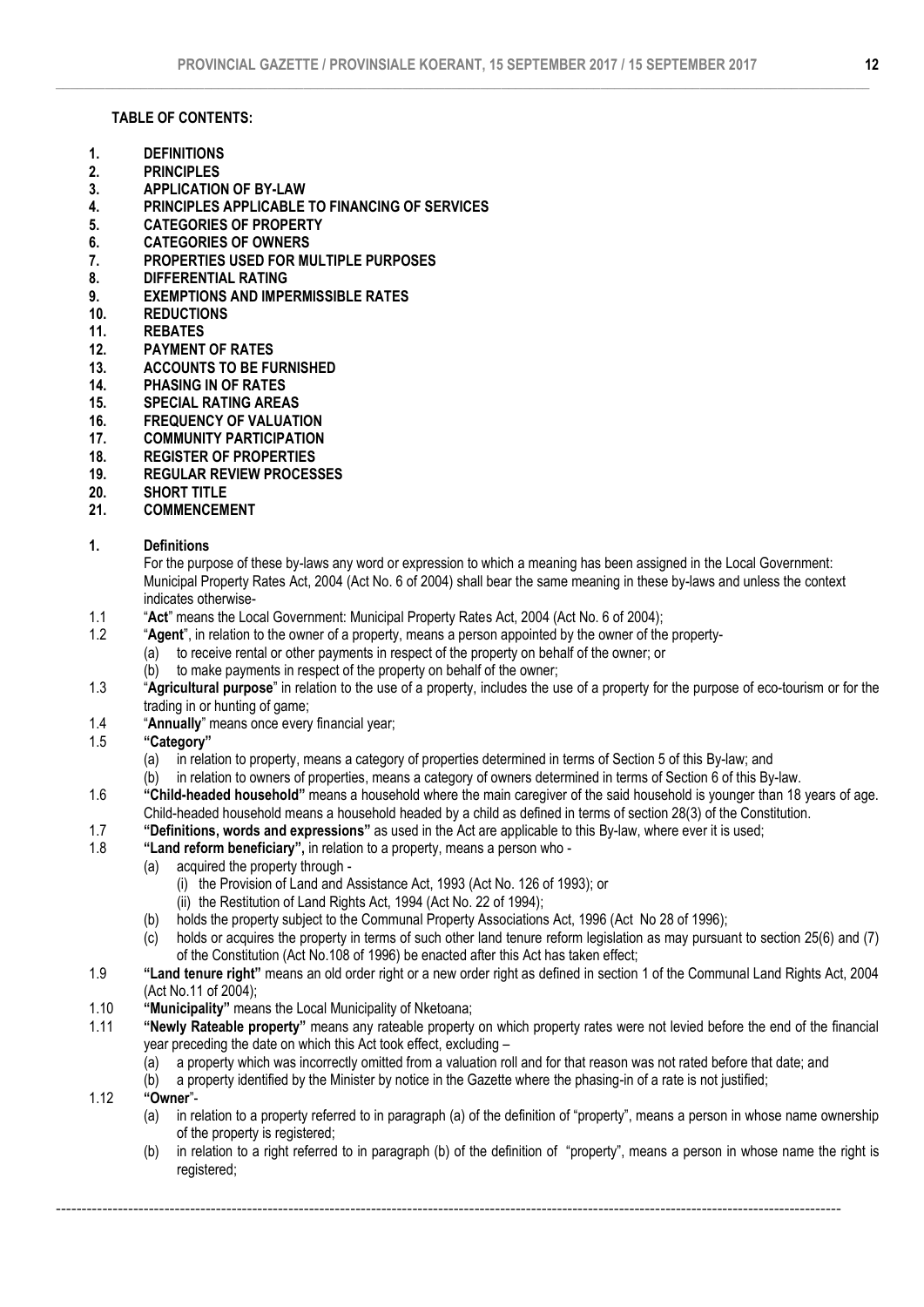- $\_$  , and the set of the set of the set of the set of the set of the set of the set of the set of the set of the set of the set of the set of the set of the set of the set of the set of the set of the set of the set of th (c) in relation to a land tenure right referred to in paragraph (c) of the definition of "property", means a person in whose name the right is registered or to whom it was granted in terms of legislation; or
	- (d) in relation to public service infrastructure referred to in paragraph (d) of the definition of "property", means the organ of state which owns or controls that public service infrastructure as envisaged in the definition of "publicly controlled",

 provided that a person mentioned below may for the purposes of this Act be regarded by a municipality as the owner of a property in the following cases:-

- (i) a trustee, in the case of a property in a trust excluding state trust land;
- (ii) an executor or administrator, in the case of a property in a deceased estate;
- (iii) a trustee or liquidator, in the case of a property in an insolvent estate or in
- (iv) a judicial manager, in the case of a property in the estate of a person under
- (v) a curator, in the case of a property in the estate of a person under curatorship;
- (vi) a person in whose name a usufruct or other personal servitude is registered, in the case of a property that is subject to a usufruct or other personal servitude;
- (vii) a lessee, in the case of a property that is registered in the name of a municipality and is leased by it; or
- (viii)a buyer, in the case of a property that was sold by a municipality and of which possession was given to the buyer pending registration of ownership in the name of the buyer;
- 1.13 "Privately owned towns serviced by the owner" means single properties, situated in an area not ordinarily being serviced by the municipality, divided through sub division or township establishment into (ten or more) full title stands and/ or sectional units and where all rates related services inclusive of installation and maintenance of streets, roads, sidewalks, lighting, storm water drainage facilities, parks and recreational facilities are installed at the full cost of the developer and maintained and rendered by the residents of such estate.<br>1.14 **"Property"** means -

# "Property" means -

- (a) immovable property registered in the name of a person, including, in the case of a sectional title scheme, a sectional title unit registered in the name of a person;
- (b) a right registered against immovable property in the name of a person, excluding a mortgage bond registered against the property;
- (c) a land tenure right registered in the name of a person or granted to a person in terms of legislation; or
- (d) public service infrastructure.
- 1.15 "Public service infrastructure" means publicly controlled infrastructure of the following kinds:
	- (a) national, provincial or other public roads on which goods, services or labour move across a municipal boundary;
		- (b) water or sewer pipes, ducts or other conduits, dams, water supply reservoirs, water treatment plants or water pumps forming part of a water or sewer scheme serving the public;
		- (c) power stations, power substations or power lines forming part of an electricity scheme serving the public;
		- (d) gas or liquid fuel plants or refineries or pipelines for gas or liquid fuels, forming part of a scheme for transporting such fuels;
		- (e) railway lines forming part of a national railway system;
	- (f) communication towers, masts, exchanges or lines forming part of a communications system serving the public;
	-
	- (g) runways or aprons at national or provincial airports;<br>(h) breakwaters, sea walls, channels, basins, quay wal breakwaters, sea walls, channels, basins, quay walls, jetties, roads, railway or infrastructure used for the provision of water, lights, power, sewerage or similar services of ports, or navigational aids comprising lighthouses, radio navigational aids, buoys, beacons or any other device or system used to assist the safe and efficient navigation of vessels;
	- (i) any other publicly controlled infrastructure as may be prescribed; or
	- (j) rights of way, easements or servitudes in connection with infrastructure mentioned in paragraphs (a) to (i).
- 1.16 "Residential property" means improved property that:-
	- (a) is used predominantly (60% or more) for residential purposes including any adjoining property registered in the name of the same owner and used together with such residential property as if it were one property. Any such grouping shall be regarded as one residential property for rate rebate or valuation reduction purposes.
	- (b) Is a unit registered in terms of the Sectional Title Act and used predominantly for residential purposes.
	- (c) Is owned by a share-block company and used solely for residential purposes.
	- (d) Is a residence used for residential purposes situated on property used for or related to educational purposes.
	- (e) Retirement schemes and life right schemes used predominantly (60% or more) for residential purposes.
	- And specifically exclude hostels, flats, old age homes, guest houses and vacant land irrespective of its zoning or intended use.
- 1.17 "Rural communal settlements" means the residual portion of rural communal land excluding identifiable and rateable entities within the property and excluding State Trust Land and land reform beneficiaries as defined in the Act.
- 1.18 "state trust land" means land owned by the state-
	- (a) in trust for persons communally inhabiting the land in terms of a traditional system of land tenure;
	- (b) over which land tenure rights were registered or granted; or
	- (c) which is earmarked for disposal in terms of the Restitution of Land Rights Act, 1994 (Act No. 22 of 1994).
- 1.19 In this by-law, words used in the masculine gender include the feminine, the singular includes the plural and vice versa.

# 2. Principles

2.1 Rates will be levied in accordance with the Act as an amount in the rand based on the market value of all rateable property contained in the municipality's valuation roll and supplementary valuation roll.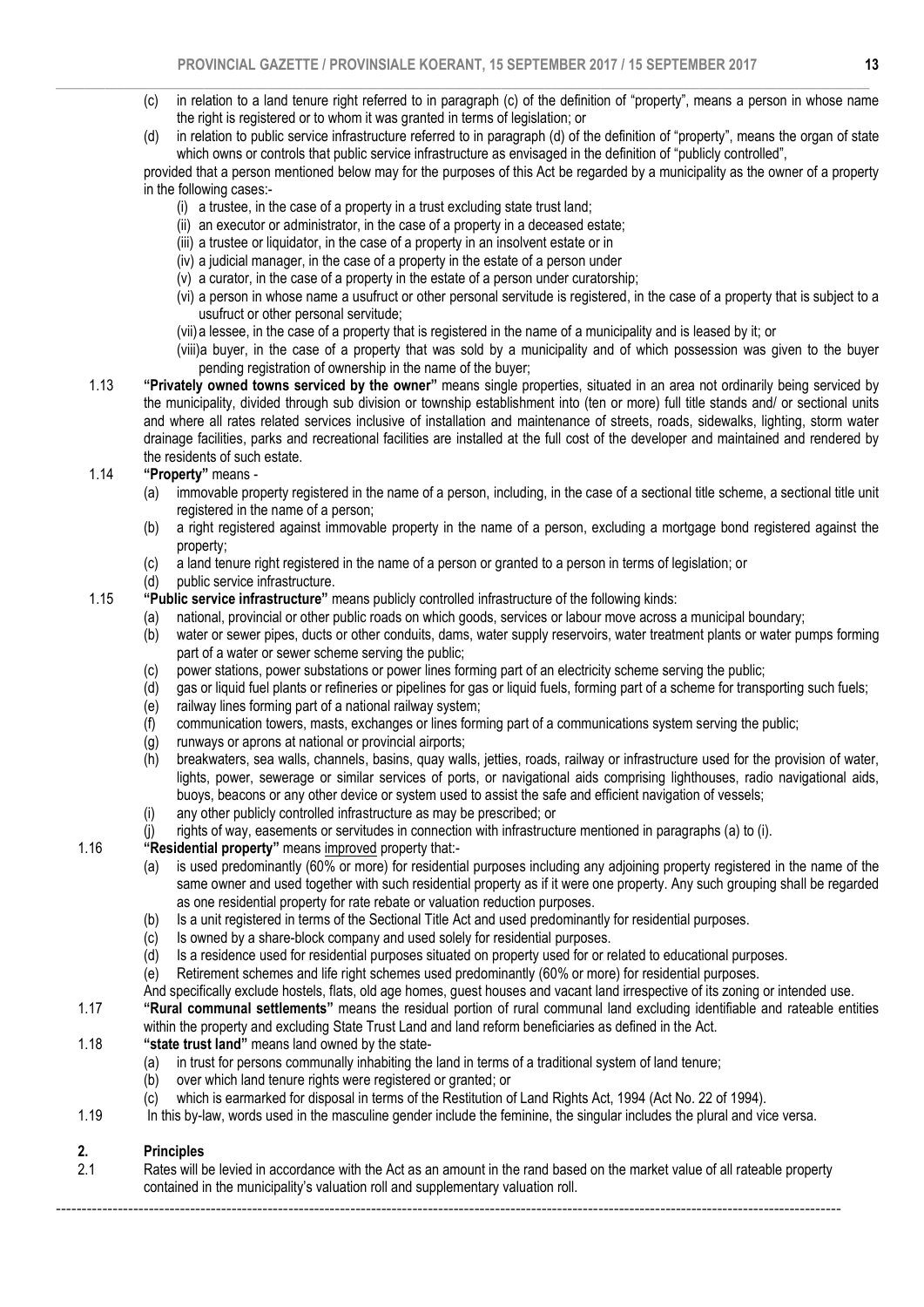- $\_$  , and the set of the set of the set of the set of the set of the set of the set of the set of the set of the set of the set of the set of the set of the set of the set of the set of the set of the set of the set of th 2.2 The municipality will differentiate between various categories of property and categories of owners of property as contemplated in clause 5 and 6 of this by-law.
	- 2.3 Some categories of property and categories of owners will be granted relief from rates.
	- 2.4 The municipality will not grant relief in respect of payments for rates to any category of owners or properties, or to owners of properties on an individual basis.
	- 2.5 There will be no phasing in of rates based on the new valuation roll, except as prescribed by legislation and in accordance with clause 14 of this by-law.
	- 2.6 The municipality's rates policy will be based on the following principles:

(a) Equity

- The municipality will treat all ratepayers with similar properties the same.
- (b) Affordability

 The ability of a person to pay rates will be taken into account by the municipality. In dealing with the poor/indigent ratepayers the municipality will provide relief measures through exemptions, reductions or rebates and cross subsidy from the equitable share.

(c) Sustainability

Rating of property will be implemented in a way that:

- i. it supports sustainable local government by providing a stable and buoyant revenue source within the discretionary control of the municipality;
- ii. Supports local, social and economic development; and
- iii. Secures the economic sustainability of every category of ratepayer.
- (d) Cost efficiency

 Rates will be based on the value of all rateable property and will be used to fund community and subsidised services after taking into account profits generated on trading (water, electricity) and economic (refuse removal, sewerage disposal) services and the amounts required to finance exemptions, rebates, reductions and phasing-in of rates as approved by the municipality from time to time.

# 3. Application of By-law

- 3.1 Where this by-law contradicts national legislation, such legislation has preference over this by-law. The Municipal Manager shall bring such conflicts immediately to the attention of the municipality once he becomes aware of such conflicts and will propose changes to the municipality's by-laws to eliminate such conflicts.
- 3.2 If there is any conflict between this by-law and the Property Rates policy of the municipality, this by-law will prevail.<br>3.3 In imposing the rate in the rand for each annual operating budget component, the municipalit
- In imposing the rate in the rand for each annual operating budget component, the municipality shall grant exemptions, rebates and reductions to the categories of properties and categories of owners.

# 4. Principles applicable to financing services

- 4.1 The municipal manager or his/her nominee must, subject to the guidelines provided by the National Treasury and Executive Committee of the municipality, make provision for the following classification of services:-
	- (a) Trading services<br>i. Water
		- Water
		- ii. Electricity
	- (b) Economic services
		- i. Refuse removal.
		- ii. Sewerage disposal.
	- (c) Community and subsidised services
		- These include all those services ordinarily being rendered by the municipality that benefit the community as a whole, excluding those mentioned in 4.1 (a) and (b).
- 4.2 Trading and economic services as referred to in clauses (a) and (b) must be ring fenced and financed from service charges while community and subsidised services referred to in clause (c) will be financed from surpluses on trading and economic services, regulatory fees, rates and rates related income.

# 5. Categories of property

- 5.1 Different rates may be levied in respect of the categories of rateable properties as determined by the municipality's rates policy.<br>5.2 Such rates will be determined on an annual basis during the compilation of the mun
- 5.2 Such rates will be determined on an annual basis during the compilation of the municipality's budget.<br>5.3 In determining the category of a property referred to in 5.1 the municipality shall take into consideration
- In determining the category of a property referred to in 5.1 the municipality shall take into consideration the dominant use of the property regardless the formal zoning of the property;
- 5.4 Properties used for multiple purposes shall be categorised and rated as provided for in section 9 of the Act and as more fully described in clause 7 of this by-law.

# 6. Categories of owners

6.1 For the purpose of granting exemptions, reductions and rebates in terms of clause 9, 10 and 11 respectively the following categories of owners of properties are determined:

--------------------------------------------------------------------------------------------------------------------------------------------------------

(a) Those owners who qualify and who are registered as indigents in terms of the adopted indigent policy of the municipality;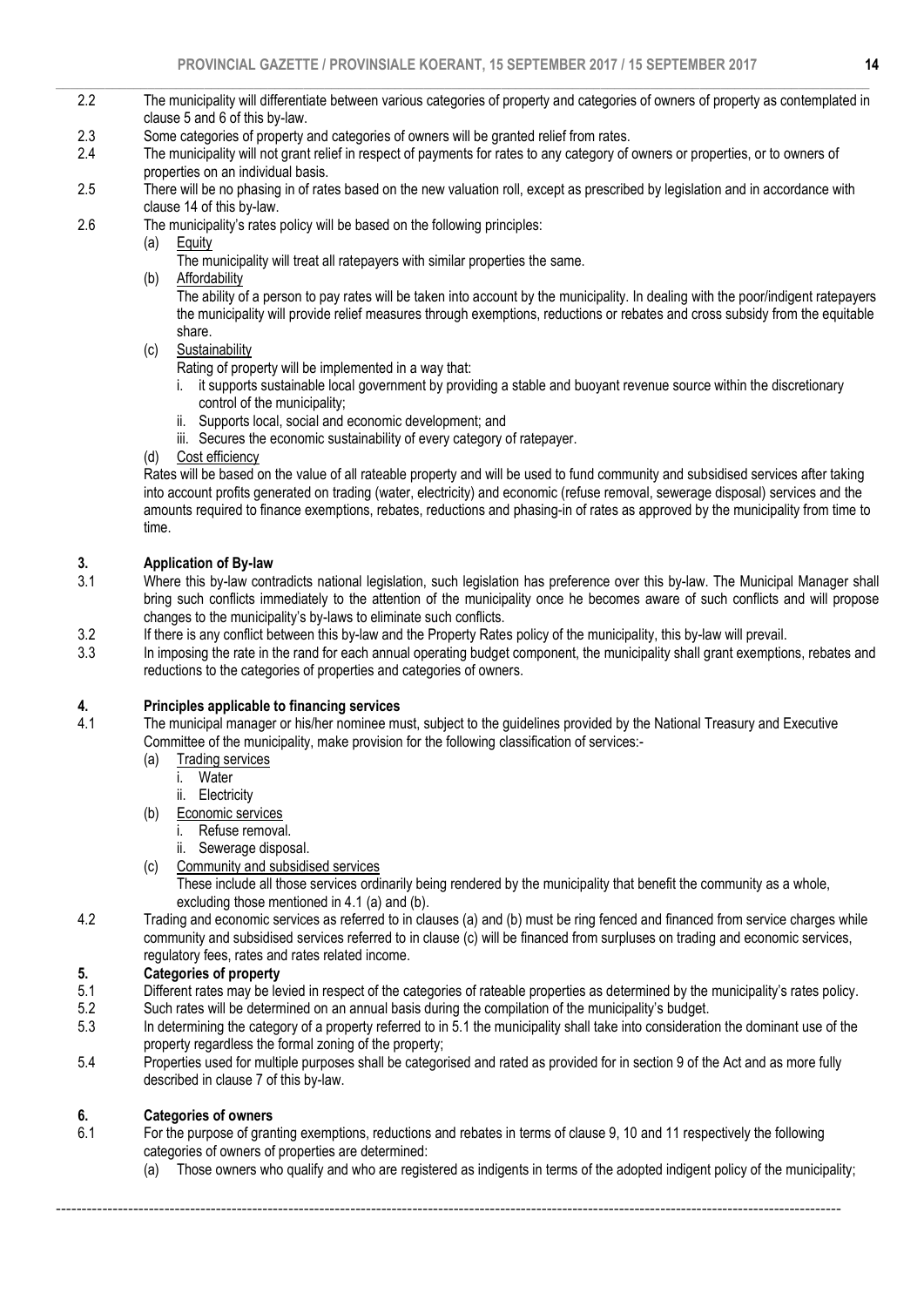- $\_$  , and the set of the set of the set of the set of the set of the set of the set of the set of the set of the set of the set of the set of the set of the set of the set of the set of the set of the set of the set of th (b) Those owners who do not qualify as indigents in terms of the adopted indigent policy of the municipality but whose total monthly income is less than the amount annually determined by the municipality in its budget;
	- (c) Owners of property situated within an area affected byi. a disaster within the meaning of the Disaster Management Act, 2002 (Act No. 57 of 2002); or ii. serious adverse social or economic conditions.
	- (d) Owners of residential properties with a market value below the amount as determined annually by the municipality in its budget;
	- (e) Owners of properties situated in "privately owned towns" as determined by the municipality's rates policy;
	- Owners of agricultural properties as determined by the municipality's rates policy; and
	- (g) Child headed families where any child of the owner or child who is a blood relative of the owner of the property, is responsible for the care of siblings or parents of the household.

# 7. Properties used for multiple purposes<br>7.1 Rates on properties used for multiple purp

Rates on properties used for multiple purposes will be levied by the dominant use of the property.

# 8. **Differential rating**<br>8.1 Criteria for different

- Criteria for differential rating on different categories of properties will be according to-
	- (a) The nature of the property including its sensitivity to rating e.g. agricultural properties used for agricultural purposes.
	- (b) The promotion of social and economic development of the municipality.
- 8.2 Differential rating among the various property categories will be done by way of setting different cent amount in the rand for each property category; and
- 8.3 by way of reductions and rebates as provided for in the municipality's rates policy document.

# 9. Exemptions and Impermissible Rates

- 9.1 Categories of property and categories of owners as determined by the municipality's rates policy on an annual basis will be exempted from paying rates.
- 9.2 Conditions determined by the rates policy will be applied accordingly.
- 9.3 Exemptions will automatically apply where no applications are required.<br>9.4 Rates may not be levied by the municipality on properties prescribed in
- Rates may not be levied by the municipality on properties prescribed in Section 17(1) of the Municipal Property Rates Act, 2004.
- 9.5 Public Benefit Organisations performing a specific public benefit activity and registered in terms of the Income Tax Act, 1962 (No 58 of 1962) for tax reduction because of those activities, may apply for exemption of property rates, on conditions as determined by the municipality's rates policy.
- 9.6 The municipality retains the right to refuse the exemption if the details supplied in the application form were incomplete, incorrect or false.
- 9.7 The extent of the exemptions implemented will annually be determined by the municipality and it must be included in the annual budget.

# 10. **Reductions**<br>10.1 **Reductions**

- 10.1 Reductions as contemplated in section 15 of the Act will be considered on an *ad-hoc* basis in the event of the following:
- 10.1.1 Partial or total destruction of a property.<br>10.1.2 Disasters as defined in the Disaster Mar
- 10.1.2 Disasters as defined in the Disaster Management Act, 2002 (Act 57 of 2002).<br>10.2 The following conditions shall be applicable in respect of 10.1:
- The following conditions shall be applicable in respect of  $10.1$ :-
- 10.2.1 The owner referred to in 10.1.1 shall apply in writing for a reduction and the onus will rest on such applicant to prove to the satisfaction of the municipality that his property has been totally or partially destroyed. He/she will also have to indicate to what extent the property can still be used and the impact on the value of the property.
- 10.2.2 Property owners will only qualify for a rebate if affected by a disaster as referred to in the Disaster Management Act, 2002 (Act No. 57 of 2002).
- 10.2.3 A maximum reduction determined annually by the municipality will be allowed in respect of both 10.1.1 and 10.1.2.<br>10.2.4 An ad-hoc reduction will not be given for a period in excess of 6 months, unless the municipal
- An ad-hoc reduction will not be given for a period in excess of 6 months, unless the municipality gives further extension on application.
- 10.2.5 If rates were paid in advance prior to granting of a reduction the municipality will give credit to such an owner as from the date of reduction until the date of lapse of the reduction or the end of the period for which payment was made whichever occurs first.

# 11. Rebates

- 11.1. Categories of property<br>11.1.1 The municipality may o
- 11.1.1 The municipality may grant rebates to categories of property as determined in the municipality's rates policy.
- 11.2 Categories of owners<br>11.2.1 The municipality may
- 11.2.1 The municipality may grant rebates to categories of owners as determined annually in the municipality's rates policy.<br>11.3 Conditions determined by the rates policy will be applied accordingly.
- Conditions determined by the rates policy will be applied accordingly.
- 11.4 Applications for rebates must reach the municipality before the date determined by the property policy, preceding the start of the new municipal financial year for which relief is sought.
- 11.5 The municipality retains the right to refuse rebates if the details supplied in the application form were incomplete, incorrect or false.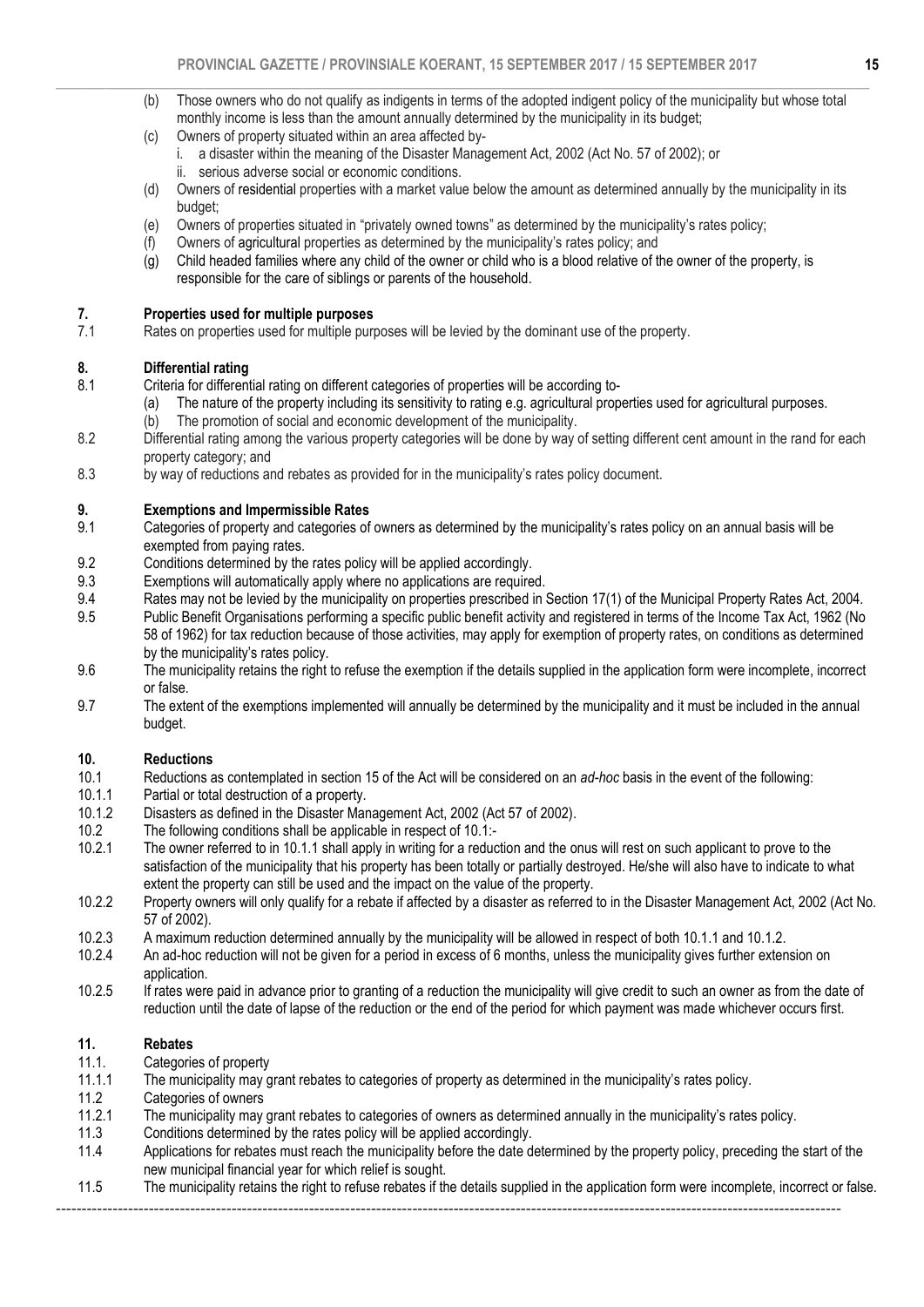- $\_$  , and the set of the set of the set of the set of the set of the set of the set of the set of the set of the set of the set of the set of the set of the set of the set of the set of the set of the set of the set of th 11.6 Properties with a market value below a prescribed valuation level of an amount determined annually by the Municipality may, instead of a rate being determined on the market value, be rated a uniform fixed amount per property.
	- 11.7 The extent of the rebate in terms of 11.1, 11.2 and 11.6 will annually be determined by the municipality and it must be included in the annual budget.

# 12. **Payment of rates**<br>12.1 Council may levy a

- Council may levy assessment rates: -
	- (a) On a monthly basis or less regular as determined by the Municipal Finance Management Act,(No.56 of 2003) or
	- (b) Annually, as agreed with the owner of the property.
- 12.2 The municipality shall determine the due dates for payments in monthly instalments and the single annual payment and this date shall appear on the accounts forwarded to the owner/ tenant/ occupants/ agent.
- 12.3 Rates payable on an annual basis, will be subject to a discount of 5% if paid in full on or before 30 September of each year.<br>12.4 Interest on arrears rates, whether payable on or before 30 September or in equal month
- Interest on arrears rates, whether payable on or before 30 September or in equal monthly instalments, shall be calculated in accordance with the provisions of the Credit Control and Debt Collection Policy of the Municipality.
- 12.5 If a property owner who is responsible for the payment of property rates in terms of the rates policy, fails to pay such rates in the prescribed manner, it will be recovered from him/her in accordance with the provisions of the Credit Control and Debt Collection By-law of the Municipality.
- 12.6 Arrears rates shall be recovered from tenants, occupiers and agents of the owner, in terms of section 28 and 29 of the Act and the Municipality's credit control and debt collection by-law.
- 12.7 Where the rates levied on a particular property have been incorrectly determined, whether because of an error or omission on the part of the municipality or false information provided by the property owner concerned or a contravention of the permitted use to which the property concerned may be put, the rates payable shall be appropriately adjusted for the period extending from the date on which the error or omission is detected back to the date on which rates were first levied in terms of the current valuation roll.
- 12.8 In addition, where the error occurred because of false information provided by the property owner or as a result of a contravention of the permitted use of the property concerned, interest on the unpaid portion of the adjusted rates payable shall be levied at the maximum rate permitted by prevailing legislation.

# 13. Accounts to be furnished

- 13.1 The municipality will furnish each person liable for the payment of rates with a written account, which will specify:
	- (i) the amount due for rates payable,
	- (ii) the date on or before which the amount is payable,
	- (iii) how the amount was calculated,
	- (iv) the market value of the property, and
	- (v) rebates, exemptions, reductions or phasing-in, if applicable.
- 13.2 A person liable for payment of rates remains liable for such payment, whether or not such person has received a written account from the municipality. If the person concerned has not received a written account, he/she must make the necessary enquiries with the municipality.
- 13.3 In the case of joint ownership the municipality shall consistently, in order to minimise costs and unnecessary administration, recover rates from one of the joint owners only provided that it takes place with the consent of the owners concerned.

# 14. Phasing in of rates

- 14.1 The rates to be levied on newly rateable property shall be phased in as explicitly provided for in section 21 of the Act.
- 14.2 The phasing–in discount on the properties referred to in section 21 shall be as follows:
	- First year : 75% of the relevant rate;
	- Second year : 50% of the relevant rate; and
	- Third year : 25% of the relevant rate.
- 14.3 No rates shall be levied on newly rateable properties that are owned and used by organisations conducting activities that are beneficial to the public and that are registered in terms of the Income Tax Act for those activities, during the first year. The phasing-in discount on these properties shall be as indicated below:-<br>First year 100% of the relevant rate;
	- First year :100% of the relevant rate;<br>■ Second year :75% of the relevant rate;
	- Second year : 75% of the relevant rate;
	- Third year : 50% of the relevant rate; and
	- Fourth year : 25% of the relevant rate.

# 15. Special rating areas

- 15.1 The municipality will, whenever deemed necessary, by means of a formal Council resolution determine special rating areas in consultation with the relevant communities as provided for in section 22 of the Act.
- 15.2 The following matters shall be attended to in consultation with the committee referred to in clause 15.3 whenever special rating is being considered:
- 15.2.1 Proposed boundaries of the special rating area;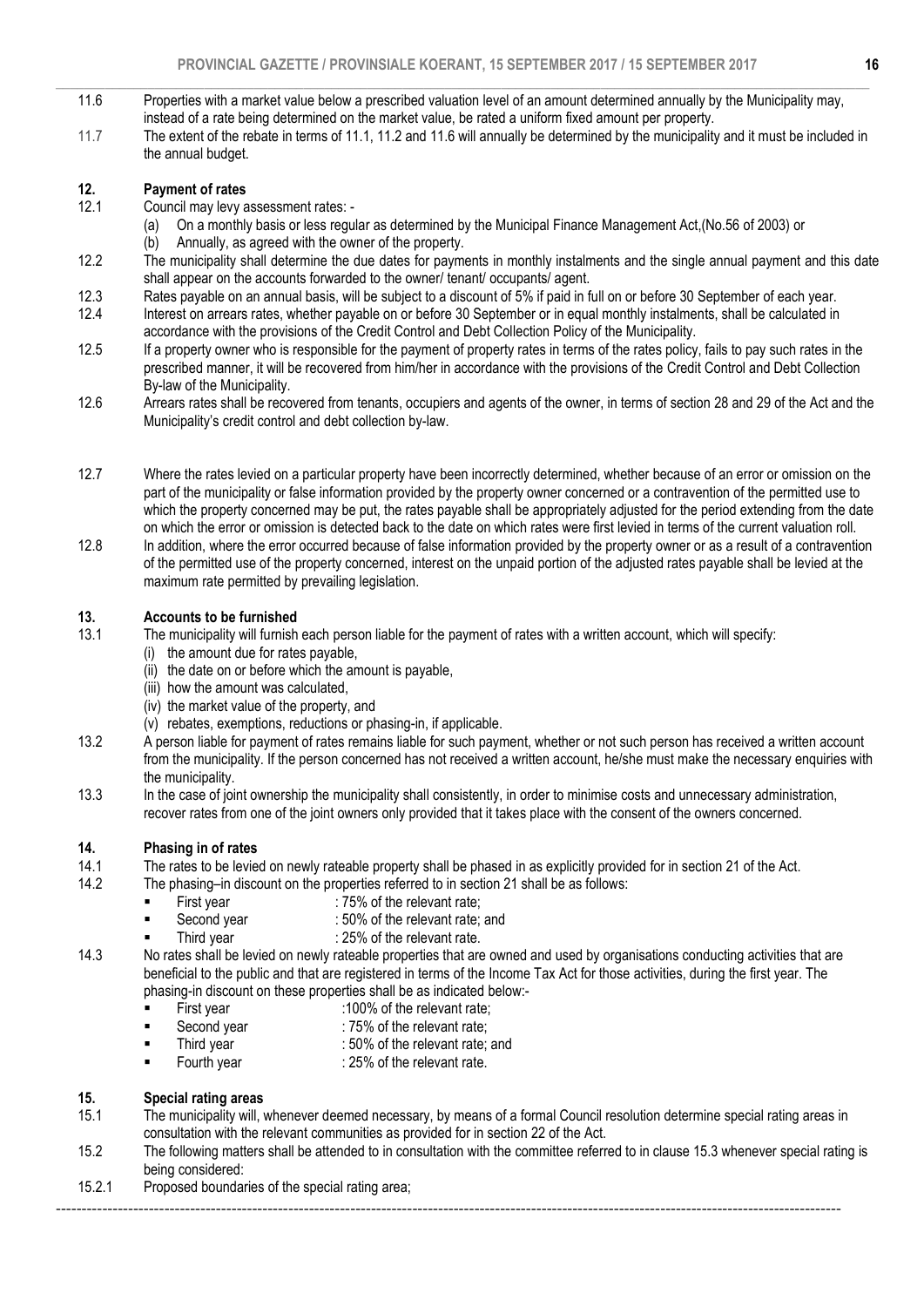- $\_$  , and the set of the set of the set of the set of the set of the set of the set of the set of the set of the set of the set of the set of the set of the set of the set of the set of the set of the set of the set of th 15.2.2 Statistical data of the area concerned giving a comprehensive picture of the number of erven with its zoning, services being rendered and detail of services such as capacity, number of vacant erven and services that are not rendered;
	- 15.2.3 Proposed improvements clearly indicating the estimated costs of each individual improvement;
	- 15.2.4 Proposed financing of the improvements or projects;
	- 15.2.5 Priority of projects if more than one;<br>15.2.6 Social economic factors of the relevi
	- 15.2.6 Social economic factors of the relevant community;<br>15.2.7 Different categories of property;
	- 15.2.7 Different categories of property;<br>15.2.8 The amount of the proposed spe
	- 15.2.8 The amount of the proposed special rating;<br>15.2.9 Details regarding the implementation of the
	- Details regarding the implementation of the special rating;
	- 15.2.10 The additional income that will be generated by means of this special rating.
	- 15.3 A committee consisting of 6 members of the community residing within the area affected will be established to advise and consult the municipality in regard to the proposed special rating referred to above. This committee will be elected by the inhabitants of the area concerned who are 18 years of age or older. No person under the age of 18 may be elected to serve on the committee. The election of the committee will happen under the guidance of the Municipal Manager. The committee will serve in an advisory capacity only and will have no decisive powers.
	- 15.4 The required consent of the relevant community shall be obtained in writing or by means of a formal voting process under the chairmanship of the Municipal Manager. A majority shall be regarded as 50% plus one of the households affected. Each relevant household, i.e. every receiver of a monthly municipal account, will have 1 vote only.<br>In determining the special additional rates the municipality shall differentiate between
	- In determining the special additional rates the municipality shall differentiate between different categories as referred to in clause 5.
	- 15.6 The additional rates levied shall be utilised for the purpose of improving or upgrading of the specific area only and not for any other purposes whatsoever.<br>15.7 The municipality shall
	- The municipality shall establish separate accounting and other record-keeping systems, for the identified area and the households concerned shall be kept informed of progress with projects and financial implications on an annual basis.

# **16.** Frequency of valuation<br>16.1 The municipality shall pre

- The municipality shall prepare a new valuation roll every 4 (four) years.
- 16.2 The municipality, under exceptional circumstances, may request the MEC for Local Government and Housing in the province to extend the validity of the valuation roll to 5 (five) years.<br>16.3 Supplementary valuations will be done at least on an a
- Supplementary valuations will be done at least on an annual basis to ensure that the valuation roll is properly maintained.

# 17. **Community participation**<br>17.1 Before the municipality add

- Before the municipality adopts the rates by-law, the municipal manager will follow the process of community participation envisaged in chapter 4 of the Municipal Systems Act and comply with the following requirements:<br>17.1.1 Council must establish appropriate mechanisms, processes and procedures to enable the local cor
- Council must establish appropriate mechanisms, processes and procedures to enable the local community to participate and will provide for consultative sessions with locally recognised community organisations and where appropriate traditional authorities.
- 17.1.2 Conspicuously display the draft rates by-law for a period of at least 30 days (municipality to include period decided on) at the municipality's head and satellite offices and libraries (and on the website).<br>17.1.3 Advertise in the media a notice stating that the draft rates by-law has been
- Advertise in the media a notice stating that the draft rates by-law has been prepared for submission to council and that such bylaw
- is available at the various municipal offices and on the website for public inspection.<br>17.1.4 Property owners and interest persons may obtain a copy of the draft policy from the
- Property owners and interest persons may obtain a copy of the draft policy from the municipal offices during office hours at a fee as determined by Council as part of its annual tariffs.<br>17.1.5 Property owners and interest persons are invited to subm
- Property owners and interest persons are invited to submit written comments or representations to the municipality within the specified period in the notice.
- 17.1.6 The municipality will consider all comments and/or representations received when considering the finalisation of the rates policy and by- law.
- 17.1.7 The municipality will communicate the outcomes of the consultation process in accordance with section 17 of the Municipal Systems Act 32 of 2000.

# **18. Register of properties**<br>18.1 The municipality will con

- The municipality will compile and maintain a register in respect of all properties situated within the jurisdiction of the municipality. The register will be divided into Part A and Part B.
- 18.2 Part A of the register will consist of the current valuation roll of the municipality and will include all supplementary valuations done from time to time.
- 18.3 Part B of the register will specify which properties on the valuation roll or any supplementary valuation roll are subject to:
	- i. Exemption from rates in terms of section 15 of the Property Rates Act, 2004,
	- ii. Rebate or reduction in terms of section 15 of the Act ,
	- iii. Phasing-in of rates in terms of section 21 of the Act, and
	- iv. Exclusions as referred to in section 17 of the Act.
- 18.4 The register will be open for inspection by the public at the municipal main offices during office hours or on the website of the municipality.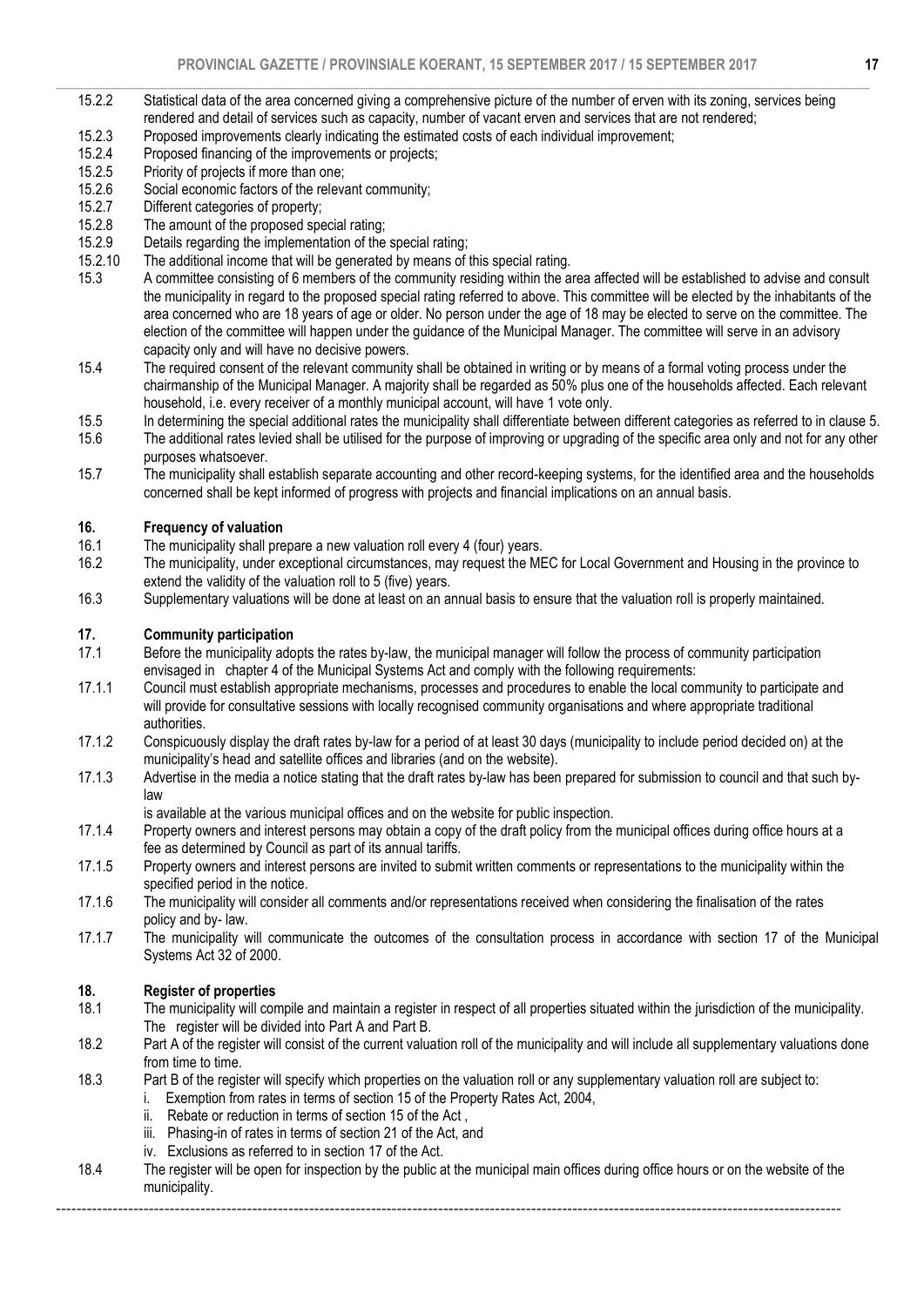- 18.5 The municipality will update Part A of the register during the supplementary valuation process.
- 18.6 Part B of the register will be updated on an annual basis as part of the implementation of the municipality's annual budget.

#### 19. Regular review processes

19.1 The municipality's rates policy must be reviewed on an annual basis to ensure that it complies with the Municipality's strategic objectives is contained in the Integrated Development Plan and with relevant legislation.

#### 20. Short title

This by-law is the rates by-law of the Nketoana Local Municipality.

#### 21. Commencement

This by-law comes into force and effect on 1 July 2009.

# [PROVINCIAL NOTICE NO. 177 OF 2017]

#### NKETOANA LOCAL MUNICIPALITY TITLE: TARIFF BY-LAW

To give effect to the implementation of the Nketoana Local Municipality's individual tariff policies and to provide for matters incidental thereto.

# Preamble

- Section 229(1) of the Constitution of the Republic of South Africa authorizes a municipality to impose
	- a) Rates on property and surcharges on fees for services provided by or on behalf of the municipal, and
		- b) If authorized by national legislation, other taxes, levies and duties.
- 2. In terms of section 75A of the Systems Act, 32 of 2000, a municipality may:
	- a) Levy and recover fees, charges or tariffs in respect of any function or services of the municipality, and
	- b) Recover collection charges and interest on any outstanding debt.
- 3. In terms of section 74(1) of the Systems Act, 32 of 2000, a municipal council must adopt and implement a tariff policy and by-law on the levying of fees for a municipal service provided by the municipality or by way of services delivery agreements and which complies with the provisions of the Systems Act, the Local Government Municipal Finance Management Act, 53 of 2003 and any other applicable legislation.
- 4. In terms of section 75(1) of the Systems Act, 32 of 2000, a municipal council must adopt by-laws to give effect to the implementation and enforcement of its tariff policy.
- 5. In terms of section 75(2) of the Systems Act, 32 of 2000, by-laws adopted in terms of subsection 75(1) may differentiate between different categories of users, debtors, service providers, services, service standards and geographical areas as long as such differentiation does not amount to unfair discrimination.

BE IT THEREFORE ENACTED by the Council of the Nketoana local Municipality, as follows:-

#### **Definitions**

In this By-Law any word or expression to which a meaning has been assigned in the Act, shall bear the same meaning in these By-laws, and unless the context indicates otherwise —

#### "Council" means the Council of the Nketoana Local Municipality;

"Credit Control and Debt Collection By-law and policy" means the Credit Control and Debt Collection Policy as required in terms of section 96(b) and 97 and 98 of the Local Government: Municipal Systems Act, Act 32 of 2000;

"Tariff" means fees, charges or any other tariffs levied by the council in respect of any function or service provided by the Council, excluding rates levied by the council in terms of the Local Government Municipal: Property Rates Act; Act 6 of 2004;

"Tariff policy" means a tariff policy adopted by Council in terms of this By-law.

# 1. Guiding principles in the determination of tariffs.

In the determination of tariffs the Council shall be guided by the following principles –

- i. Tariffs shall be equitable and affordable in that the amount due for municipal services should generally be in proportion to their use of that service;
- ii. Tariffs shall support national macro-economic policies and shall incorporate visions, strategies and economic policies of the Republic of South Africa
- iii. Tariffs shall be cost effective and cost reflective and should reflect the cost reasonably associated with rendering municipal services, including capital, operating, maintenance, administration, replacement costs and financing charges;

--------------------------------------------------------------------------------------------------------------------------------------------------------

iv. Tariffs shall promote the sustainability of the provision of municipal services.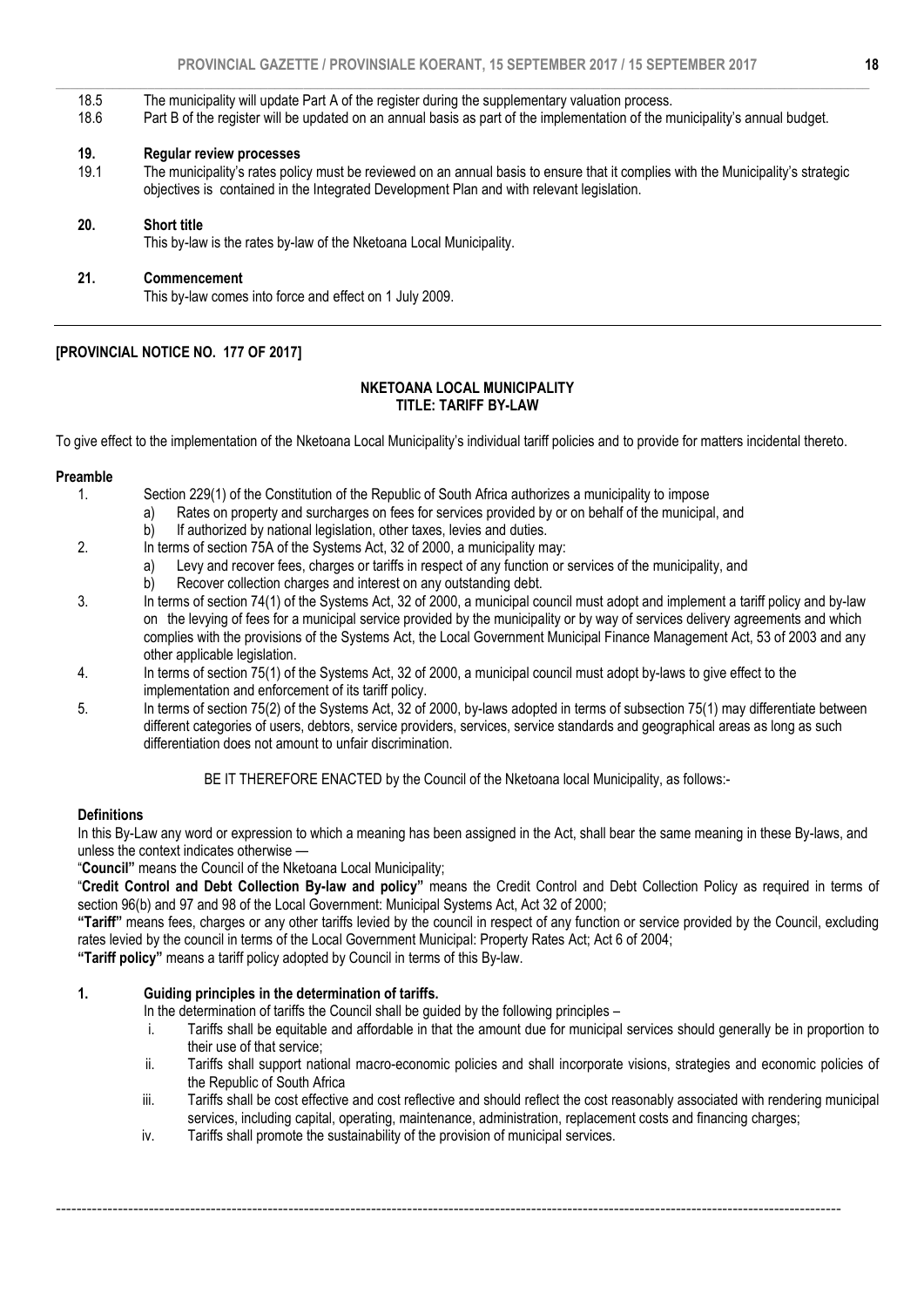#### $\_$  , and the set of the set of the set of the set of the set of the set of the set of the set of the set of the set of the set of the set of the set of the set of the set of the set of the set of the set of the set of th 2. Application of By-Law

 This by-law shall only apply to tariffs applicable to the Council and municipal entities in respect of which the municipality is the parent municipality for –

- (1) Fees, surcharges on fees, charges and tariffs in respect of municipal services, such as
	- (i) provision of water (including availability charges);<br>(ii) refuse removal;
	- refuse removal:
	- (iii) sewerage;
	- (iv) removal and purification of sewerage;
	- (v) electricity consumption and availability charges;
	- (vi) municipal services provided through prepaid meters.
	- (vii) all other related costs for services rendered in terms of the service
	- (viii) interest which has accrued or will accrue in respect of money due and payable to the Council;
	- (ix) collection charges in those cases where the Council is responsible for
- (2) The rendering of municipal accounts in respect of any one or more of the municipal services;<br>(3) The recovery of amounts due and payable in respect thereof, irrespective whether the mu
- The recovery of amounts due and payable in respect thereof, irrespective whether the municipal services, or any of them, are provided by the Council itself or by a service utility with which it has concluded a service provider agreement to provide a service on the municipality's behalf.

#### 3. Adoption and implementation of Tariff Policy/By-law

 The council shall adopt and implement a tariff policy and by-law on the levying of fees for a municipal service provided by the council or by way of service delivery agreements which complies with the provisions of the Local Government: Municipal Systems Act, 32 of 2000, the Local Government Municipal Finance Management Act, 56 of 2003 and any other applicable legislation.

#### 4. Enforcement of Tariff Policy/By-law

 The Council's tariff policy and by-law shall be enforced through the Credit Control and Debt Collection By-Law and policy and any further enforcement mechanism stipulated in the Council's tariff policy/by-law.

#### 5. Short title and commencement

This By-law is the Tariff By-law, and takes effect on 1 July 2014

# [PROVINCIAL NOTICE NO. 178 OF 2017]

### KOPANONG LOCAL MUNICIPALITY ESTIMATES, RATES AND TARIFFS FOR 2017/2018

#### (A) ESTIMATES

It is hereby notified for general information that the Council had framed its estimates of revenue and expenditure for the financial year ending 30 June 2018 in terms of Section 81 of Ordinance No. 8 of 1962 and The municipal Finance Management Act 56 of 2003, that the copies thereof and a full tariff list are open for inspection during office hours at the Office of the Financial Manager, Kopanong Municipality, Xhariep District Municipal Offices, Trompsburg.

#### (B) RATES ON VALUATION OF MARKET VALUE

It is further notified that the municipal rate for the new financial year has been assessed as follows:

- (i) Undeveloped erven 0.03221 in the Rand on the market value of the property
- (ii) Residential Property 0.01611 in the Rand on the market value of the property.
- (iii) Farms 0.00235 in the Rand on the market value of the farm.
- (iv) Businesses property 0.01611 in the Rand on the market value of the property.
- (v) Government Property 0.03221 in the Rand on the market value of the property.

Rates become due and payable in twelve monthly payments from 1 July 2017.

#### (C) TARIFFS FOR SERVICES

It is further notified that tariffs for municipal services for the new financial year will be as follows excluding Value Added Tax.

--------------------------------------------------------------------------------------------------------------------------------------------------------

# WATER

| Indigent     |                                |  |  |  |  |
|--------------|--------------------------------|--|--|--|--|
| $0$ to $6Kl$ | Free to all indigent consumers |  |  |  |  |
| 7 to 20KI    | R 16.62 per kiloliter          |  |  |  |  |
| 21 to 30KI   | R 17.07 per kiloliter          |  |  |  |  |
| >30KI        | R 17.57 per kiloliter          |  |  |  |  |